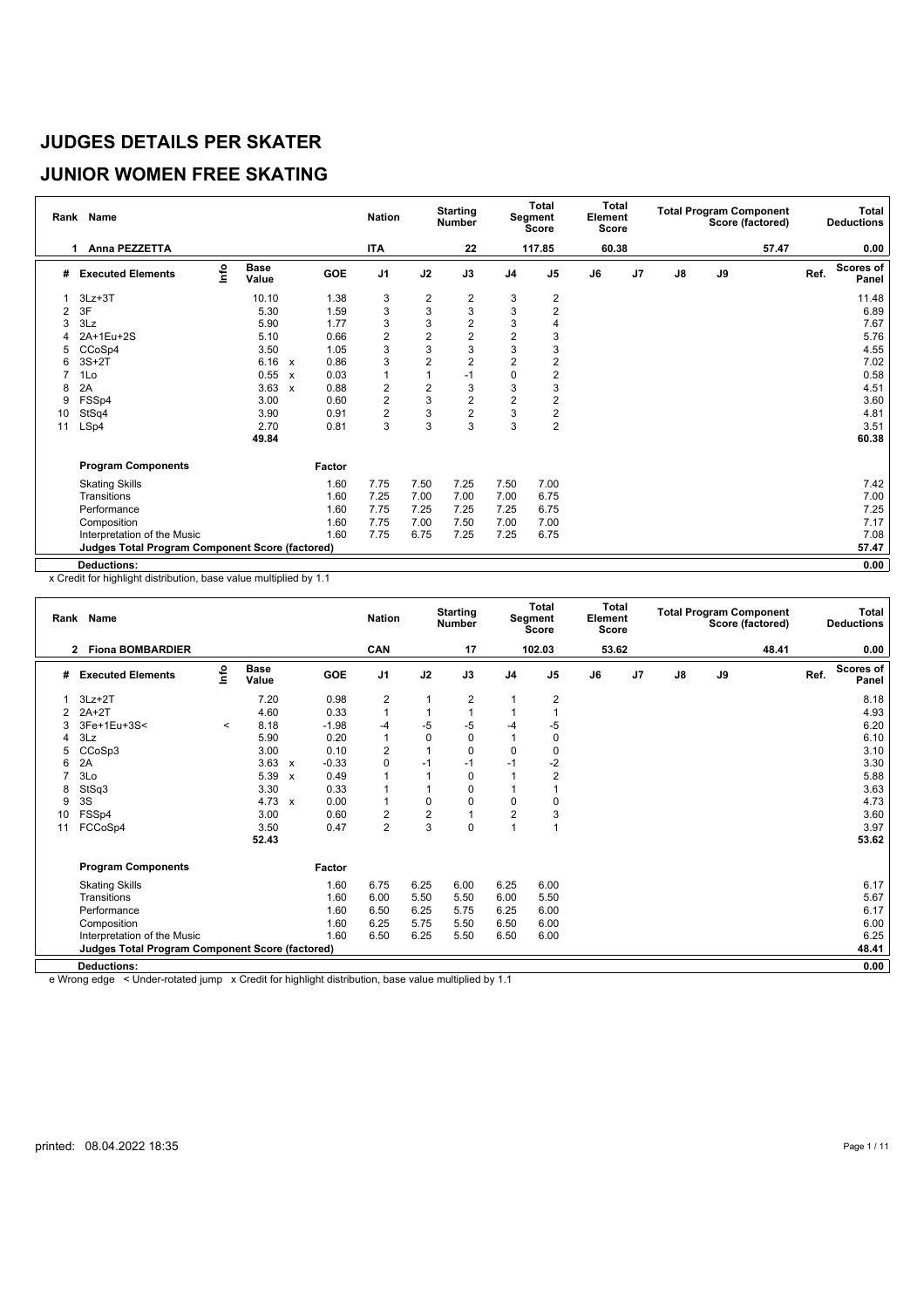# **JUNIOR WOMEN FREE SKATING**

|    | Rank Name                                              |                          |                      |                           |                | <b>Nation</b>  |                | <b>Starting</b><br>Number |                | Total<br>Segment<br>Score | <b>Total</b><br>Element<br><b>Score</b> |                |               |    | <b>Total Program Component</b><br>Score (factored) |      | Total<br><b>Deductions</b> |
|----|--------------------------------------------------------|--------------------------|----------------------|---------------------------|----------------|----------------|----------------|---------------------------|----------------|---------------------------|-----------------------------------------|----------------|---------------|----|----------------------------------------------------|------|----------------------------|
|    | <b>Hannah HERRERA</b><br>3                             |                          |                      |                           |                | <b>USA</b>     |                | 21                        |                | 99.68                     |                                         | 50.68          |               |    | 50.00                                              |      | $-1.00$                    |
| #  | <b>Executed Elements</b>                               | lnfo                     | <b>Base</b><br>Value |                           | GOE            | J <sub>1</sub> | J2             | J3                        | J <sub>4</sub> | J <sub>5</sub>            | J6                                      | J <sub>7</sub> | $\mathsf{J}8$ | J9 |                                                    | Ref. | <b>Scores of</b><br>Panel  |
|    | $3Lz + 3T$                                             |                          | 10.10                |                           | $-1.18$        | -2             | -2             | -2                        | -2             | $-3$                      |                                         |                |               |    |                                                    |      | 8.92                       |
|    | $3F+2T$                                                |                          | 6.60                 |                           | 1.06           | $\overline{2}$ | $\overline{c}$ | $\overline{2}$            | $\overline{2}$ | $\overline{\mathbf{c}}$   |                                         |                |               |    |                                                    |      | 7.66                       |
| 3  | 3F+1Eu+3S<                                             | $\prec$                  | 9.24                 |                           | $-2.65$        | $-5$           | $-5$           | $-5$                      | $-5$           | $-5$                      |                                         |                |               |    |                                                    |      | 6.59                       |
| 4  | CCoSp4                                                 |                          | 3.50                 |                           | 0.35           | $\overline{1}$ | $\overline{2}$ | 1                         |                |                           |                                         |                |               |    |                                                    |      | 3.85                       |
| 5  | StSq4                                                  |                          | 3.90                 |                           | 0.65           | $\overline{2}$ | $\overline{2}$ |                           | 2              |                           |                                         |                |               |    |                                                    |      | 4.55                       |
| 6  | 3Lzq                                                   | q                        | 5.90                 |                           | $-2.75$        | $-4$           | $-5$           | $-5$                      | -4             | $-5$                      |                                         |                |               |    |                                                    |      | 3.15                       |
|    | 3Lo<                                                   | $\overline{\phantom{a}}$ | 4.31                 | $\mathbf{x}$              | $-1.83$        | $-4$           | $-5$           | $-5$                      | -4             | $-5$                      |                                         |                |               |    |                                                    |      | 2.48                       |
| 8  | 2A<                                                    | $\prec$                  | 2.90                 | $\mathbf{x}$              | $-0.53$        | $-2$           | $-2$           | $-2$                      | $-2$           | $-2$                      |                                         |                |               |    |                                                    |      | 2.37                       |
| 9  | 2A                                                     |                          | 3.63                 | $\boldsymbol{\mathsf{x}}$ | 0.11           | $\overline{1}$ |                | 0                         | 0              | 0                         |                                         |                |               |    |                                                    |      | 3.74                       |
| 10 | FSSp4                                                  |                          | 3.00                 |                           | 0.40           | $\overline{2}$ | 3              | $\overline{1}$            | 1              |                           |                                         |                |               |    |                                                    |      | 3.40                       |
| 11 | FCCoSp4                                                |                          | 3.50                 |                           | 0.47           | $\overline{2}$ | $\overline{2}$ | 4                         | 0              |                           |                                         |                |               |    |                                                    |      | 3.97                       |
|    |                                                        |                          | 56.58                |                           |                |                |                |                           |                |                           |                                         |                |               |    |                                                    |      | 50.68                      |
|    | <b>Program Components</b>                              |                          |                      |                           | Factor         |                |                |                           |                |                           |                                         |                |               |    |                                                    |      |                            |
|    | <b>Skating Skills</b>                                  |                          |                      |                           | 1.60           | 6.50           | 6.25           | 6.00                      | 6.75           | 6.25                      |                                         |                |               |    |                                                    |      | 6.33                       |
|    | Transitions                                            |                          |                      |                           | 1.60           | 6.00           | 6.50           | 5.50                      | 6.50           | 6.00                      |                                         |                |               |    |                                                    |      | 6.17                       |
|    | Performance                                            |                          |                      |                           | 1.60           | 6.50           | 6.50           | 5.75                      | 6.75           | 5.75                      |                                         |                |               |    |                                                    |      | 6.25                       |
|    | Composition                                            |                          |                      |                           | 1.60           | 6.50           | 6.25           | 5.50                      | 6.75           | 6.00                      |                                         |                |               |    |                                                    |      | 6.25                       |
|    | Interpretation of the Music                            |                          |                      |                           | 1.60           | 6.50           | 6.25           | 5.75                      | 6.50           | 6.00                      |                                         |                |               |    |                                                    |      | 6.25                       |
|    | <b>Judges Total Program Component Score (factored)</b> |                          |                      |                           |                |                |                |                           |                |                           |                                         |                |               |    |                                                    |      | 50.00                      |
|    | <b>Deductions:</b><br>Falls                            |                          |                      |                           | $-1.00$<br>(1) |                |                |                           |                |                           |                                         |                |               |    |                                                    |      | $-1.00$                    |

< Under-rotated jump q Jump landed on the quarter x Credit for highlight distribution, base value multiplied by 1.1

| Rank | <b>Name</b>                                            |                |                      |                           |               | <b>Nation</b>  |                | <b>Starting</b><br><b>Number</b> |                | <b>Total</b><br>Segment<br>Score | Total<br>Element<br><b>Score</b> |    |               |    | <b>Total Program Component</b><br>Score (factored) |      | Total<br><b>Deductions</b> |
|------|--------------------------------------------------------|----------------|----------------------|---------------------------|---------------|----------------|----------------|----------------------------------|----------------|----------------------------------|----------------------------------|----|---------------|----|----------------------------------------------------|------|----------------------------|
|      | <b>Sarah EVERHARDT</b><br>4                            |                |                      |                           |               | <b>USA</b>     |                | 11                               |                | 97.04                            | 50.50                            |    |               |    | 46.54                                              |      | 0.00                       |
| #    | <b>Executed Elements</b>                               | lnfo           | <b>Base</b><br>Value |                           | GOE           | J <sub>1</sub> | J2             | J3                               | J <sub>4</sub> | J <sub>5</sub>                   | J6                               | J7 | $\mathsf{J}8$ | J9 |                                                    | Ref. | <b>Scores of</b><br>Panel  |
|      | 3Lzq+2T+2Lo                                            | q              | 8.90                 |                           | $-0.98$       | $-2$           | $-1$           | $-2$                             | $-2$           | -1                               |                                  |    |               |    |                                                    |      | 7.92                       |
| 2    | $2A+3Tq$                                               | q              | 7.50                 |                           | $-0.28$       | $-1$           | 0              | $-1$                             | $-1$           | 0                                |                                  |    |               |    |                                                    |      | 7.22                       |
| 3    | 3Fe                                                    | е              | 4.24                 |                           | $-0.85$       | -2             | $-2$           | $-3$                             | $-2$           | 0                                |                                  |    |               |    |                                                    |      | 3.39                       |
|      | $3Lo < +2T$                                            | $\overline{a}$ | 5.22                 |                           | $-0.78$       | $-2$           | $-1$           | $-2$                             | $-2$           | $-2$                             |                                  |    |               |    |                                                    |      | 4.44                       |
| 5    | FSSp3                                                  |                | 2.60                 |                           | $-0.17$       | $\mathbf 0$    | 0              | $-1$                             | $-1$           | $-1$                             |                                  |    |               |    |                                                    |      | 2.43                       |
| 6    | 3Lo                                                    |                | 5.39                 | $\mathsf{x}$              | $-1.63$       | -3             | $-3$           | $-4$                             | $-3$           | $-4$                             |                                  |    |               |    |                                                    |      | 3.76                       |
|      | 3Lz                                                    |                | 6.49                 | $\boldsymbol{\mathsf{x}}$ | 0.39          | 1              | $\mathbf 0$    | $-1$                             |                |                                  |                                  |    |               |    |                                                    |      | 6.88                       |
| 8    | StSq2                                                  |                | 2.60                 |                           | 0.09          |                | $\pmb{0}$      | $\mathbf 0$                      | 0              |                                  |                                  |    |               |    |                                                    |      | 2.69                       |
| 9    | 3S                                                     |                | 4.73                 | $\mathsf{x}$              | 0.29          | $\overline{2}$ | $\mathbf 0$    | $\Omega$                         |                |                                  |                                  |    |               |    |                                                    |      | 5.02                       |
| 10   | LSp4                                                   |                | 2.70                 |                           | 0.45          | $\overline{2}$ | $\overline{2}$ | $\overline{1}$                   | $\overline{c}$ |                                  |                                  |    |               |    |                                                    |      | 3.15                       |
| 11   | CCoSp3                                                 |                | 3.00                 |                           | 0.60          | $\overline{2}$ | $\overline{2}$ | $\Omega$                         | $\overline{2}$ | $\overline{2}$                   |                                  |    |               |    |                                                    |      | 3.60                       |
|      |                                                        |                | 53.37                |                           |               |                |                |                                  |                |                                  |                                  |    |               |    |                                                    |      | 50.50                      |
|      | <b>Program Components</b>                              |                |                      |                           | <b>Factor</b> |                |                |                                  |                |                                  |                                  |    |               |    |                                                    |      |                            |
|      | <b>Skating Skills</b>                                  |                |                      |                           | 1.60          | 6.25           | 6.00           | 5.50                             | 6.25           | 5.75                             |                                  |    |               |    |                                                    |      | 6.00                       |
|      | Transitions                                            |                |                      |                           | 1.60          | 6.00           | 6.00           | 4.50                             | 5.75           | 5.25                             |                                  |    |               |    |                                                    |      | 5.67                       |
|      | Performance                                            |                |                      |                           | 1.60          | 6.00           | 5.75           | 5.00                             | 6.00           | 5.50                             |                                  |    |               |    |                                                    |      | 5.75                       |
|      | Composition                                            |                |                      |                           | 1.60          | 6.25           | 6.00           | 5.00                             | 6.00           | 6.00                             |                                  |    |               |    |                                                    |      | 6.00                       |
|      | Interpretation of the Music                            |                |                      |                           | 1.60          | 6.00           | 5.50           | 4.75                             | 5.75           | 5.75                             |                                  |    |               |    |                                                    |      | 5.67                       |
|      | <b>Judges Total Program Component Score (factored)</b> |                |                      |                           |               |                |                |                                  |                |                                  |                                  |    |               |    |                                                    |      | 46.54                      |
|      | <b>Deductions:</b>                                     |                |                      |                           |               |                |                |                                  |                |                                  |                                  |    |               |    |                                                    |      | 0.00                       |

q Jump landed on the quarter e Wrong edge < Under-rotated jump x Credit for highlight distribution, base value multiplied by 1.1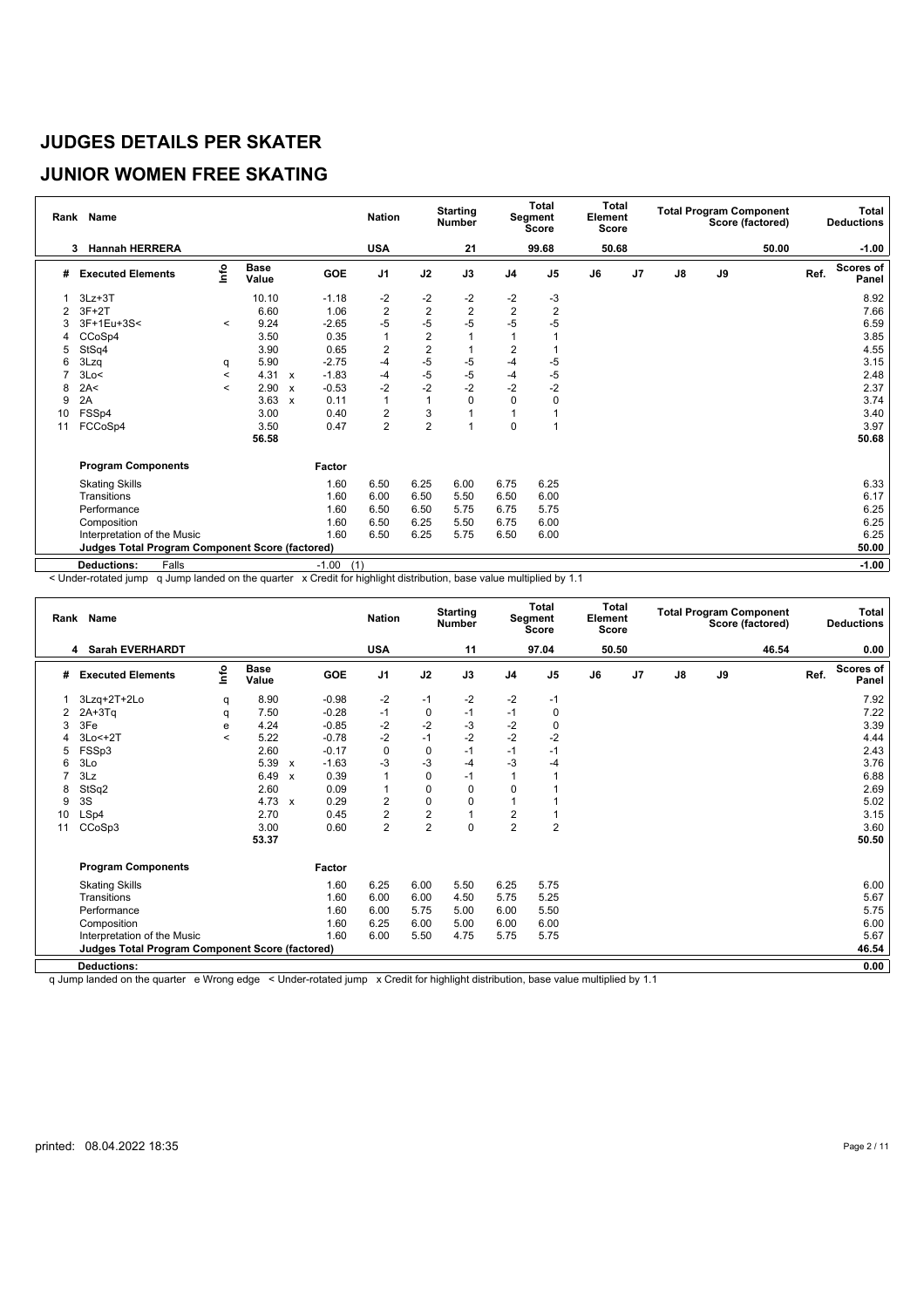## **JUNIOR WOMEN FREE SKATING**

|    | Rank Name                                       |                          |                      |                           |                | <b>Nation</b>    |                | <b>Starting</b><br><b>Number</b> |                | Total<br>Segment<br>Score | <b>Total</b><br>Element<br><b>Score</b> |    |               |    | <b>Total Program Component</b><br>Score (factored) |      | Total<br><b>Deductions</b> |
|----|-------------------------------------------------|--------------------------|----------------------|---------------------------|----------------|------------------|----------------|----------------------------------|----------------|---------------------------|-----------------------------------------|----|---------------|----|----------------------------------------------------|------|----------------------------|
|    | <b>Barbora VRANKOVA</b><br>5                    |                          |                      |                           |                | CZE              |                | 14                               |                | 93.69                     | 47.35                                   |    |               |    | 47.34                                              |      | $-1.00$                    |
| #  | <b>Executed Elements</b>                        | lnfo                     | <b>Base</b><br>Value |                           | GOE            | J <sub>1</sub>   | J2             | J3                               | J <sub>4</sub> | J <sub>5</sub>            | J6                                      | J7 | $\mathsf{J}8$ | J9 |                                                    | Ref. | <b>Scores of</b><br>Panel  |
|    | $2A+2T$                                         |                          | 4.60                 |                           | $-1.10$        | $-3$             | -3             | -4                               | -4             | $-1$                      |                                         |    |               |    |                                                    |      | 3.50                       |
| 2  | 3F <sub>1</sub>                                 | $\,<\,$                  | 4.24                 |                           | $-1.98$        | -4               | $-4$           | $-5$                             | -5             | $-5$                      |                                         |    |               |    |                                                    |      | 2.26                       |
| 3  | 3Lz<                                            | $\overline{\phantom{a}}$ | 4.72                 |                           | $-2.36$        | -5               | $-5$           | -5                               | -5             | $-5$                      |                                         |    |               |    |                                                    |      | 2.36                       |
|    | 2A+1Eu+3S                                       |                          | 8.10                 |                           | 0.43           | $-1$             |                | 1                                |                | $\overline{2}$            |                                         |    |               |    |                                                    |      | 8.53                       |
| 5  | FCCoSp4                                         |                          | 3.50                 |                           | 0.70           | $\boldsymbol{2}$ | 3              | $\overline{\mathbf{c}}$          |                | $\overline{2}$            |                                         |    |               |    |                                                    |      | 4.20                       |
| 6  | 3Lo                                             |                          | 5.39                 | $\boldsymbol{\mathsf{x}}$ | 0.65           | $\overline{2}$   | 2              | $\overline{2}$                   | $\Omega$       | O                         |                                         |    |               |    |                                                    |      | 6.04                       |
|    | $3S+2T$                                         |                          | 6.16                 | $\mathbf{x}$              | 0.57           | $\overline{2}$   |                | $\overline{2}$                   |                |                           |                                         |    |               |    |                                                    |      | 6.73                       |
| 8  | 3T<                                             | $\,<\,$                  | 3.70                 | $\mathbf{x}$              | $-1.01$        | $-4$             | $-2$           | $-2$                             | -4             | $-3$                      |                                         |    |               |    |                                                    |      | 2.69                       |
| 9  | StSq3                                           |                          | 3.30                 |                           | 0.66           | $\overline{1}$   | 3              | $\overline{2}$                   | $\overline{2}$ | $\overline{2}$            |                                         |    |               |    |                                                    |      | 3.96                       |
| 10 | CCoSp4                                          |                          | 3.50                 |                           | 0.70           | $\overline{2}$   | $\overline{2}$ | $\overline{2}$                   | $\overline{2}$ | 2                         |                                         |    |               |    |                                                    |      | 4.20                       |
| 11 | LSp4                                            |                          | 2.70                 |                           | 0.18           | $\overline{1}$   | 0              | 1                                | $-1$           |                           |                                         |    |               |    |                                                    |      | 2.88                       |
|    |                                                 |                          | 49.91                |                           |                |                  |                |                                  |                |                           |                                         |    |               |    |                                                    |      | 47.35                      |
|    | <b>Program Components</b>                       |                          |                      |                           | Factor         |                  |                |                                  |                |                           |                                         |    |               |    |                                                    |      |                            |
|    | <b>Skating Skills</b>                           |                          |                      |                           | 1.60           | 6.75             | 6.50           | 5.75                             | 6.00           | 6.00                      |                                         |    |               |    |                                                    |      | 6.17                       |
|    | Transitions                                     |                          |                      |                           | 1.60           | 5.25             | 6.00           | 5.25                             | 5.50           | 5.50                      |                                         |    |               |    |                                                    |      | 5.42                       |
|    | Performance                                     |                          |                      |                           | 1.60           | 6.75             | 6.25           | 5.75                             | 5.75           | 6.00                      |                                         |    |               |    |                                                    |      | 6.00                       |
|    | Composition                                     |                          |                      |                           | 1.60           | 6.25             | 6.50           | 5.75                             | 5.50           | 5.75                      |                                         |    |               |    |                                                    |      | 5.92                       |
|    | Interpretation of the Music                     |                          |                      |                           | 1.60           | 6.50             | 6.50           | 5.75                             | 6.00           | 5.50                      |                                         |    |               |    |                                                    |      | 6.08                       |
|    | Judges Total Program Component Score (factored) |                          |                      |                           |                |                  |                |                                  |                |                           |                                         |    |               |    |                                                    |      | 47.34                      |
|    | Falls<br><b>Deductions:</b>                     |                          |                      |                           | $-1.00$<br>(1) |                  |                |                                  |                |                           |                                         |    |               |    |                                                    |      | $-1.00$                    |

< Under-rotated jump ! Not clear edge x Credit for highlight distribution, base value multiplied by 1.1

|    | Rank Name                                              |                          |                      |                           |         | <b>Nation</b>  |                | <b>Starting</b><br><b>Number</b> |                | Total<br>Segment<br><b>Score</b> | Element<br><b>Score</b> | Total |               |    | <b>Total Program Component</b><br>Score (factored) |      | Total<br><b>Deductions</b> |
|----|--------------------------------------------------------|--------------------------|----------------------|---------------------------|---------|----------------|----------------|----------------------------------|----------------|----------------------------------|-------------------------|-------|---------------|----|----------------------------------------------------|------|----------------------------|
|    | 6 Azusa TANAKA                                         |                          |                      |                           |         | <b>JPN</b>     |                | 20                               |                | 93.03                            |                         | 38.63 |               |    | 54.40                                              |      | 0.00                       |
| #  | <b>Executed Elements</b>                               | lnfo                     | <b>Base</b><br>Value |                           | GOE     | J <sub>1</sub> | J2             | J3                               | J <sub>4</sub> | J5                               | J6                      | J7    | $\mathsf{J}8$ | J9 |                                                    | Ref. | <b>Scores of</b><br>Panel  |
|    | 3Lz<                                                   | $\prec$                  | 4.72                 |                           | $-0.78$ | $-2$           | $-1$           | -5                               | -2             | $-1$                             |                         |       |               |    |                                                    |      | 3.94                       |
| 2  | 3Lo<                                                   | $\,<\,$                  | 3.92                 |                           | $-0.65$ | $-2$           | $-1$           | $-2$                             | $-2$           | $-1$                             |                         |       |               |    |                                                    |      | 3.27                       |
| 3  | 3F <sub>1</sub>                                        | $\overline{\phantom{a}}$ | 4.24                 |                           | $-1.27$ | $-2$           | $-3$           | $-4$                             | -3             | $-3$                             |                         |       |               |    |                                                    |      | 2.97                       |
| 4  | FSSp2                                                  |                          | 2.30                 |                           | 0.31    | $\overline{2}$ | 1              | $\overline{2}$                   |                | 0                                |                         |       |               |    |                                                    |      | 2.61                       |
| 5  | 2A                                                     |                          | 3.30                 |                           | 0.11    | $\overline{2}$ | 0              | 0                                |                | $\Omega$                         |                         |       |               |    |                                                    |      | 3.41                       |
| 6  | StSq3                                                  |                          | 3.30                 |                           | 0.66    | 2              | $\overline{2}$ | 3                                |                | 2                                |                         |       |               |    |                                                    |      | 3.96                       |
|    | 2T                                                     |                          | 1.43                 | $\boldsymbol{\mathsf{x}}$ | 0.00    | $\overline{1}$ | $\pmb{0}$      | $\mathbf 0$                      | 0              | 0                                |                         |       |               |    |                                                    |      | 1.43                       |
| 8  | CCoSp2V                                                |                          | 1.88                 |                           | 0.38    | $\overline{2}$ | $\overline{2}$ | $\overline{2}$                   | 3              | $\overline{2}$                   |                         |       |               |    |                                                    |      | 2.26                       |
| 9  | 2Aq+2T+2Loq                                            | q                        | 6.93 x               |                           | $-0.99$ | $-3$           | $-3$           | $-4$                             | $-3$           | $-3$                             |                         |       |               |    |                                                    |      | 5.94                       |
| 10 | 3Lzq+2T*                                               | $\star$                  | 6.49                 | $\boldsymbol{x}$          | $-0.98$ | $-2$           | $-1$           | $-2$                             | $-2$           | $-1$                             |                         |       |               |    |                                                    |      | 5.51                       |
| 11 | LSp4                                                   |                          | 2.70                 |                           | 0.63    | $\overline{2}$ | 3              | 3                                |                | $\overline{2}$                   |                         |       |               |    |                                                    |      | 3.33                       |
|    |                                                        |                          | 41.21                |                           |         |                |                |                                  |                |                                  |                         |       |               |    |                                                    |      | 38.63                      |
|    | <b>Program Components</b>                              |                          |                      |                           | Factor  |                |                |                                  |                |                                  |                         |       |               |    |                                                    |      |                            |
|    | <b>Skating Skills</b>                                  |                          |                      |                           | 1.60    | 7.25           | 7.25           | 6.50                             | 7.25           | 6.75                             |                         |       |               |    |                                                    |      | 7.08                       |
|    | Transitions                                            |                          |                      |                           | 1.60    | 6.75           | 6.75           | 6.25                             | 6.75           | 6.00                             |                         |       |               |    |                                                    |      | 6.58                       |
|    | Performance                                            |                          |                      |                           | 1.60    | 7.00           | 6.75           | 6.50                             | 7.00           | 6.25                             |                         |       |               |    |                                                    |      | 6.75                       |
|    | Composition                                            |                          |                      |                           | 1.60    | 7.00           | 7.00           | 6.75                             | 7.00           | 6.25                             |                         |       |               |    |                                                    |      | 6.92                       |
|    | Interpretation of the Music                            |                          |                      |                           | 1.60    | 7.25           | 6.75           | 6.50                             | 6.75           | 6.00                             |                         |       |               |    |                                                    |      | 6.67                       |
|    | <b>Judges Total Program Component Score (factored)</b> |                          |                      |                           |         |                |                |                                  |                |                                  |                         |       |               |    |                                                    |      | 54.40                      |
|    | <b>Deductions:</b>                                     |                          |                      |                           |         |                |                |                                  |                |                                  |                         |       |               |    |                                                    |      | 0.00                       |

< Under-rotated jump ! Not clear edge x Credit for highlight distribution, base value multiplied by 1.1 q Jump landed on the quarter \* Invalid element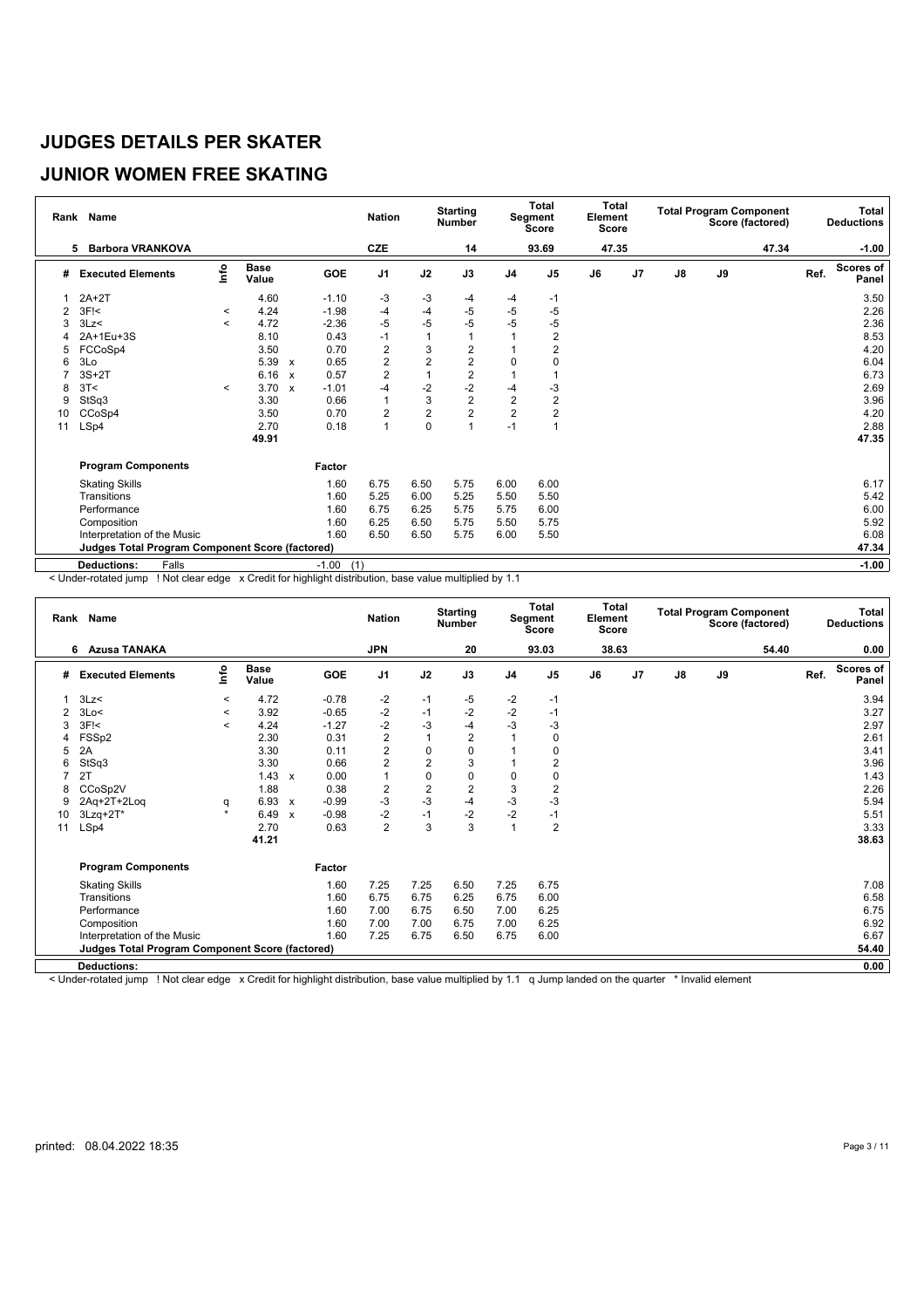# **JUNIOR WOMEN FREE SKATING**

|                | Rank Name                                              |         |                      |              |                | <b>Nation</b>  |                | <b>Starting</b><br><b>Number</b> |                | Total<br>Segment<br>Score | <b>Total</b><br>Element<br><b>Score</b> |                |               |    | <b>Total Program Component</b><br>Score (factored) |      | Total<br><b>Deductions</b> |
|----------------|--------------------------------------------------------|---------|----------------------|--------------|----------------|----------------|----------------|----------------------------------|----------------|---------------------------|-----------------------------------------|----------------|---------------|----|----------------------------------------------------|------|----------------------------|
|                | <b>Abbie BALTZER</b><br>7                              |         |                      |              |                | CAN            |                | 18                               |                | 91.08                     | 46.22                                   |                |               |    | 45.86                                              |      | $-1.00$                    |
| #              | <b>Executed Elements</b>                               | lnfo    | <b>Base</b><br>Value |              | GOE            | J <sub>1</sub> | J2             | J3                               | J <sub>4</sub> | J <sub>5</sub>            | J6                                      | J <sub>7</sub> | $\mathsf{J}8$ | J9 |                                                    | Ref. | <b>Scores of</b><br>Panel  |
|                | 3Lz                                                    |         | 5.90                 |              | $-2.95$        | -5             | -5             | -5                               | -5             | $-5$                      |                                         |                |               |    |                                                    |      | 2.95                       |
| $\overline{2}$ | 3T                                                     |         | 4.20                 |              | $-0.42$        | $-1$           | $-1$           | $-1$                             | $-1$           | $-2$                      |                                         |                |               |    |                                                    |      | 3.78                       |
| 3              | 3Loq                                                   | q       | 4.90                 |              | $-0.98$        | $-2$           | $-1$           | $-2$                             | $-2$           | $-2$                      |                                         |                |               |    |                                                    |      | 3.92                       |
|                | $3S+2T$                                                |         | 5.60                 |              | 0.00           | $\mathbf 0$    | 0              | 0                                |                | 0                         |                                         |                |               |    |                                                    |      | 5.60                       |
| 5              | FCCoSp4                                                |         | 3.50                 |              | 0.70           | $\overline{2}$ | $\overline{2}$ | $\overline{2}$                   | $\overline{2}$ | $-1$                      |                                         |                |               |    |                                                    |      | 4.20                       |
| 6              | 2Aq+1Eu+3S                                             | q       | 8.91 x               |              | $-0.86$        | $-2$           | $-1$           | $-2$                             | $-2$           | $-2$                      |                                         |                |               |    |                                                    |      | 8.05                       |
|                | 2A                                                     |         | 3.63                 | $\mathbf{x}$ | 0.11           | $\overline{1}$ | 1              | $\mathbf 0$                      | $\mathbf 0$    | 0                         |                                         |                |               |    |                                                    |      | 3.74                       |
| 8              | $3Lo < +2T$                                            | $\prec$ | 5.74                 | $\mathbf{x}$ | $-0.78$        | $-2$           | $-2$           | $-2$                             | $-2$           | $-2$                      |                                         |                |               |    |                                                    |      | 4.96                       |
| 9              | FSSp3                                                  |         | 2.60                 |              | 0.43           | $\overline{2}$ | $\overline{2}$ | $\overline{1}$                   | $\overline{c}$ |                           |                                         |                |               |    |                                                    |      | 3.03                       |
| 10             | StSq3                                                  |         | 3.30                 |              | 0.44           | $\overline{2}$ | 1              | 0                                | $\overline{2}$ |                           |                                         |                |               |    |                                                    |      | 3.74                       |
| 11             | CCoSp3V                                                |         | 2.25                 |              | 0.00           | $-1$           | 0              | 0                                | $\mathbf 0$    |                           |                                         |                |               |    |                                                    |      | 2.25                       |
|                |                                                        |         | 50.53                |              |                |                |                |                                  |                |                           |                                         |                |               |    |                                                    |      | 46.22                      |
|                | <b>Program Components</b>                              |         |                      |              | Factor         |                |                |                                  |                |                           |                                         |                |               |    |                                                    |      |                            |
|                | <b>Skating Skills</b>                                  |         |                      |              | 1.60           | 6.00           | 5.75           | 5.50                             | 6.00           | 5.50                      |                                         |                |               |    |                                                    |      | 5.75                       |
|                | Transitions                                            |         |                      |              | 1.60           | 5.50           | 5.75           | 5.00                             | 5.75           | 5.25                      |                                         |                |               |    |                                                    |      | 5.50                       |
|                | Performance                                            |         |                      |              | 1.60           | 6.00           | 6.00           | 5.25                             | 6.25           | 5.50                      |                                         |                |               |    |                                                    |      | 5.83                       |
|                | Composition                                            |         |                      |              | 1.60           | 5.75           | 6.00           | 5.50                             | 6.25           | 5.75                      |                                         |                |               |    |                                                    |      | 5.83                       |
|                | Interpretation of the Music                            |         |                      |              | 1.60           | 6.00           | 5.75           | 5.50                             | 6.25           | 5.50                      |                                         |                |               |    |                                                    |      | 5.75                       |
|                | <b>Judges Total Program Component Score (factored)</b> |         |                      |              |                |                |                |                                  |                |                           |                                         |                |               |    |                                                    |      | 45.86                      |
|                | <b>Deductions:</b><br>Falls                            |         |                      |              | $-1.00$<br>(1) |                |                |                                  |                |                           |                                         |                |               |    |                                                    |      | $-1.00$                    |

q Jump landed on the quarter x Credit for highlight distribution, base value multiplied by 1.1 < Under-rotated jump

|    | Rank Name                                       |         |                      |                           |                | <b>Nation</b>  |                | <b>Starting</b><br><b>Number</b> |                  | Total<br>Segment<br><b>Score</b> | Total<br>Element<br><b>Score</b> |                |               |    | <b>Total Program Component</b><br>Score (factored) |      | Total<br><b>Deductions</b> |
|----|-------------------------------------------------|---------|----------------------|---------------------------|----------------|----------------|----------------|----------------------------------|------------------|----------------------------------|----------------------------------|----------------|---------------|----|----------------------------------------------------|------|----------------------------|
|    | <b>Sara FRANZI</b><br>8                         |         |                      |                           |                | SUI            |                | 19                               |                  | 88.73                            | 40.80                            |                |               |    | 48.93                                              |      | $-1.00$                    |
| #  | <b>Executed Elements</b>                        | lnfo    | <b>Base</b><br>Value |                           | GOE            | J <sub>1</sub> | J2             | J3                               | J <sub>4</sub>   | J <sub>5</sub>                   | J6                               | J <sub>7</sub> | $\mathsf{J}8$ | J9 |                                                    | Ref. | <b>Scores of</b><br>Panel  |
| 1  | $2A+3T$                                         |         | 7.50                 |                           | 0.42           | $\overline{2}$ | $\mathbf{1}$   | 0                                | 2                | $-1$                             |                                  |                |               |    |                                                    |      | 7.92                       |
|    | $3Lzq+2T$                                       | q       | 7.20                 |                           | $-1.57$        | $-2$           | $-3$           | $-3$                             | $-2$             | -4                               |                                  |                |               |    |                                                    |      | 5.63                       |
| 3  | 3Lo<                                            | $\,<$   | 3.92                 |                           | $-1.96$        | $-5$           | $-5$           | $-5$                             | $-5$             | -5                               |                                  |                |               |    |                                                    |      | 1.96                       |
| Δ  | 3F<                                             | $\,<\,$ | 4.24                 |                           | $-1.98$        | $-4$           | $-5$           | $-5$                             | $-4$             | -5                               |                                  |                |               |    |                                                    |      | 2.26                       |
| 5  | FCCoSp4                                         |         | 3.50                 |                           | 0.70           | $\overline{2}$ | $\overline{c}$ | $\overline{2}$                   | $\boldsymbol{2}$ | 2                                |                                  |                |               |    |                                                    |      | 4.20                       |
| 6  | StSq3                                           |         | 3.30                 |                           | 0.66           | $\overline{2}$ | $\overline{2}$ | $\overline{2}$                   | $\overline{2}$   | 3                                |                                  |                |               |    |                                                    |      | 3.96                       |
|    | 1Lz                                             |         | 0.66                 | $\boldsymbol{\mathsf{x}}$ | $-0.04$        | 1              | $\mathbf 0$    | $-1$                             | $-1$             | -3                               |                                  |                |               |    |                                                    |      | 0.62                       |
| 8  | 2A+1Eu+2S                                       |         | 5.61                 | $\boldsymbol{\mathsf{x}}$ | 0.11           | 1              | 1              | $-1$                             | $\mathbf 0$      | $\Omega$                         |                                  |                |               |    |                                                    |      | 5.72                       |
| 9  | 3S<                                             | $\,<\,$ | 3.78                 | $\mathbf{x}$              | $-1.61$        | -4             | $-5$           | $-5$                             | $-4$             | -5                               |                                  |                |               |    |                                                    |      | 2.17                       |
| 10 | CCoSp4                                          |         | 3.50                 |                           | 0.58           | $\overline{2}$ | $\overline{c}$ | $\boldsymbol{2}$                 | $\overline{1}$   |                                  |                                  |                |               |    |                                                    |      | 4.08                       |
| 11 | LSp2                                            |         | 1.90                 |                           | 0.38           | 3              | $\overline{2}$ | $\overline{2}$                   | $\overline{2}$   | $\overline{2}$                   |                                  |                |               |    |                                                    |      | 2.28                       |
|    |                                                 |         | 45.11                |                           |                |                |                |                                  |                  |                                  |                                  |                |               |    |                                                    |      | 40.80                      |
|    | <b>Program Components</b>                       |         |                      |                           | Factor         |                |                |                                  |                  |                                  |                                  |                |               |    |                                                    |      |                            |
|    | <b>Skating Skills</b>                           |         |                      |                           | 1.60           | 7.00           | 6.50           | 5.25                             | 6.50             | 6.75                             |                                  |                |               |    |                                                    |      | 6.58                       |
|    | Transitions                                     |         |                      |                           | 1.60           | 6.50           | 6.00           | 5.00                             | 5.75             | 6.00                             |                                  |                |               |    |                                                    |      | 5.92                       |
|    | Performance                                     |         |                      |                           | 1.60           | 6.75           | 6.00           | 5.25                             | 5.75             | 6.00                             |                                  |                |               |    |                                                    |      | 5.92                       |
|    | Composition                                     |         |                      |                           | 1.60           | 6.50           | 6.25           | 5.50                             | 5.75             | 6.25                             |                                  |                |               |    |                                                    |      | 6.08                       |
|    | Interpretation of the Music                     |         |                      |                           | 1.60           | 6.75           | 6.25           | 5.50                             | 6.00             | 6.00                             |                                  |                |               |    |                                                    |      | 6.08                       |
|    | Judges Total Program Component Score (factored) |         |                      |                           |                |                |                |                                  |                  |                                  |                                  |                |               |    |                                                    |      | 48.93                      |
|    | Falls<br><b>Deductions:</b>                     |         |                      |                           | $-1.00$<br>(1) |                |                |                                  |                  |                                  |                                  |                |               |    |                                                    |      | $-1.00$                    |
|    |                                                 |         |                      |                           |                |                |                |                                  |                  |                                  |                                  |                |               |    |                                                    |      |                            |

q Jump landed on the quarter < Under-rotated jump x Credit for highlight distribution, base value multiplied by 1.1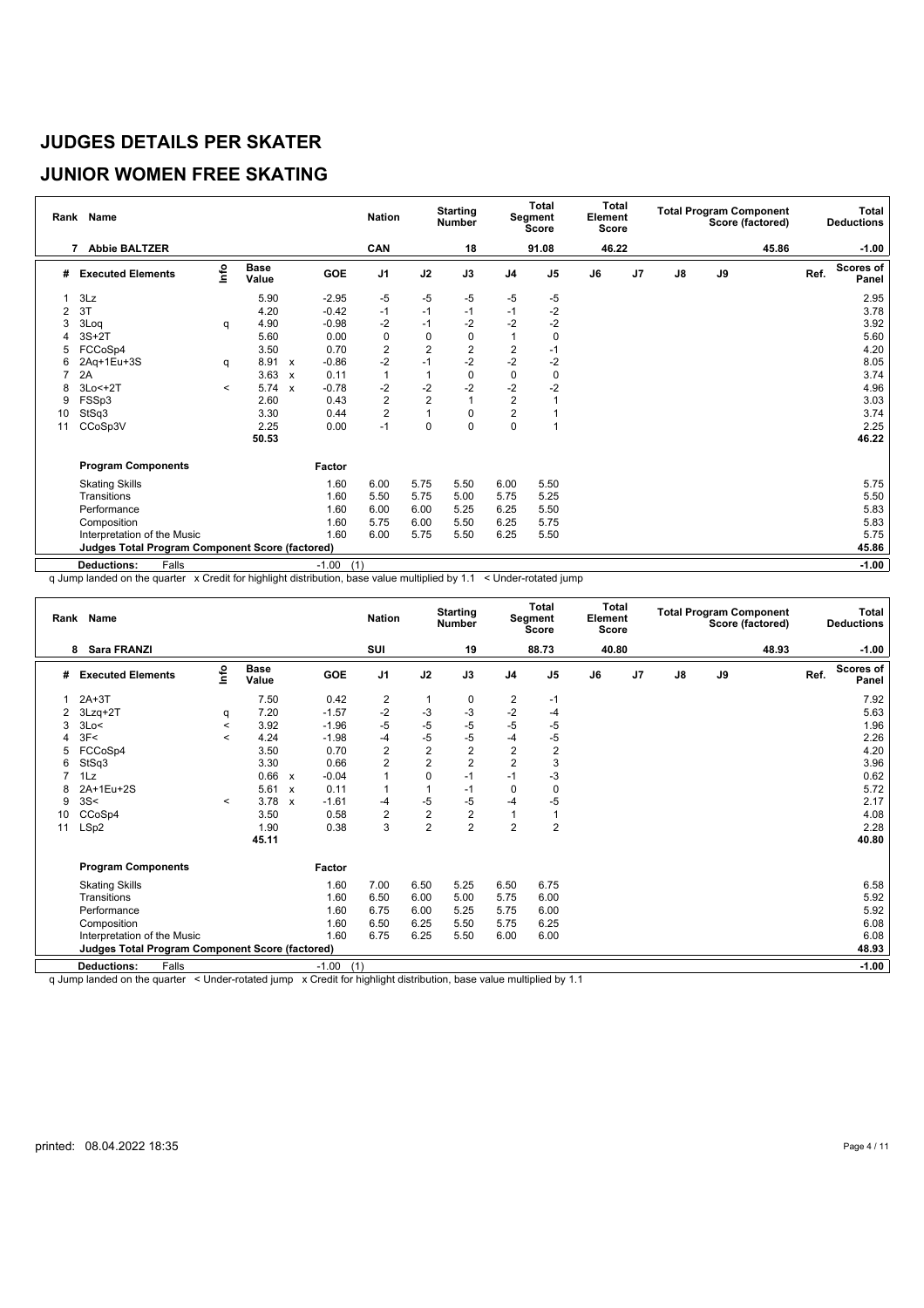# **JUNIOR WOMEN FREE SKATING**

|    | Rank Name                                              |      |                      |                           |        | <b>Nation</b>  |                | <b>Starting</b><br><b>Number</b> |                | Total<br>Segment<br><b>Score</b> | Total<br>Element<br><b>Score</b> |    |               |    | <b>Total Program Component</b><br>Score (factored) |      | <b>Total</b><br><b>Deductions</b> |
|----|--------------------------------------------------------|------|----------------------|---------------------------|--------|----------------|----------------|----------------------------------|----------------|----------------------------------|----------------------------------|----|---------------|----|----------------------------------------------------|------|-----------------------------------|
|    | <b>Oda Tonnesen HAVGAR</b><br>9                        |      |                      |                           |        | <b>NOR</b>     |                | 10                               |                | 88.57                            | 41.24                            |    |               |    | 47.33                                              |      | 0.00                              |
| #  | <b>Executed Elements</b>                               | Info | <b>Base</b><br>Value |                           | GOE    | J <sub>1</sub> | J2             | J3                               | J <sub>4</sub> | J <sub>5</sub>                   | J6                               | J7 | $\mathsf{J}8$ | J9 |                                                    | Ref. | <b>Scores of</b><br>Panel         |
|    | 3Lo                                                    |      | 4.90                 |                           | 0.98   | 2              | $\overline{2}$ | $\overline{2}$                   | $\overline{2}$ | 0                                |                                  |    |               |    |                                                    |      | 5.88                              |
| 2  | $3S+2T$                                                |      | 5.60                 |                           | 0.57   | $\overline{2}$ | $\overline{2}$ | $\mathbf{1}$                     | $\overline{1}$ |                                  |                                  |    |               |    |                                                    |      | 6.17                              |
| 3  | 2T                                                     |      | 1.30                 |                           | 0.13   | $\overline{c}$ | $\overline{2}$ | 0                                | $\mathbf 0$    |                                  |                                  |    |               |    |                                                    |      | 1.43                              |
|    | CCoSp3V                                                |      | 2.25                 |                           | 0.30   | $\overline{2}$ | 3              |                                  |                |                                  |                                  |    |               |    |                                                    |      | 2.55                              |
| 5  | 2Lz+1Eu+2F!                                            |      | 4.40                 |                           | 0.00   | 0              | $\mathbf 0$    | 0                                | $-1$           |                                  |                                  |    |               |    |                                                    |      | 4.40                              |
| 6  | 2A+1A+SEQ                                              |      | 3.87                 | $\mathsf{x}$              | 0.33   | $\overline{c}$ | $\overline{2}$ | 0                                | $\mathbf 0$    |                                  |                                  |    |               |    |                                                    |      | 4.20                              |
|    | 2A                                                     |      | 3.63                 | $\boldsymbol{\mathsf{x}}$ | 0.66   | $\overline{c}$ | $\overline{2}$ | $\overline{2}$                   | $\mathbf 0$    | 2                                |                                  |    |               |    |                                                    |      | 4.29                              |
| 8  | 2F                                                     |      | 1.98                 | $\boldsymbol{\mathsf{x}}$ | 0.18   | 1              |                |                                  | $\mathbf 0$    |                                  |                                  |    |               |    |                                                    |      | 2.16                              |
| 9  | FCCoSp3V                                               |      | 2.25                 |                           | 0.30   | 2              | 2              |                                  | 0              |                                  |                                  |    |               |    |                                                    |      | 2.55                              |
| 10 | StSq4                                                  |      | 3.90                 |                           | 0.65   | 2              |                | $\overline{2}$                   | 1              | 2                                |                                  |    |               |    |                                                    |      | 4.55                              |
| 11 | LSp4                                                   |      | 2.70                 |                           | 0.36   | $\overline{2}$ |                | $\overline{2}$                   | $\overline{ }$ |                                  |                                  |    |               |    |                                                    |      | 3.06                              |
|    |                                                        |      | 36.78                |                           |        |                |                |                                  |                |                                  |                                  |    |               |    |                                                    |      | 41.24                             |
|    | <b>Program Components</b>                              |      |                      |                           | Factor |                |                |                                  |                |                                  |                                  |    |               |    |                                                    |      |                                   |
|    | <b>Skating Skills</b>                                  |      |                      |                           | 1.60   | 6.50           | 6.50           | 6.00                             | 5.75           | 5.75                             |                                  |    |               |    |                                                    |      | 6.08                              |
|    | Transitions                                            |      |                      |                           | 1.60   | 6.00           | 5.75           | 5.50                             | 5.50           | 5.00                             |                                  |    |               |    |                                                    |      | 5.58                              |
|    | Performance                                            |      |                      |                           | 1.60   | 6.25           | 6.50           | 6.25                             | 5.50           | 5.75                             |                                  |    |               |    |                                                    |      | 6.08                              |
|    | Composition                                            |      |                      |                           | 1.60   | 6.00           | 6.00           | 6.25                             | 5.75           | 5.50                             |                                  |    |               |    |                                                    |      | 5.92                              |
|    | Interpretation of the Music                            |      |                      |                           | 1.60   | 6.25           | 6.25           | 6.00                             | 5.50           | 5.00                             |                                  |    |               |    |                                                    |      | 5.92                              |
|    | <b>Judges Total Program Component Score (factored)</b> |      |                      |                           |        |                |                |                                  |                |                                  |                                  |    |               |    |                                                    |      | 47.33                             |
|    | <b>Deductions:</b>                                     |      |                      |                           |        |                |                |                                  |                |                                  |                                  |    |               |    |                                                    |      | 0.00                              |

! Not clear edge x Credit for highlight distribution, base value multiplied by 1.1

| 87.83<br>48.00<br><b>Camilla Paola GARDINI</b><br><b>ITA</b><br>7<br>40.83<br>10<br>۴o<br><b>Base</b><br>Ref.<br><b>GOE</b><br>J <sub>1</sub><br>J2<br>J3<br>$\mathsf{J}8$<br>J9<br>J <sub>5</sub><br>J6<br>J7<br><b>Executed Elements</b><br>J <sub>4</sub><br>#<br>Value<br>2A<br>3.30<br>0.66<br>$\overline{2}$<br>2<br>2<br>3<br>1<br>$-2$<br>$-2$<br>$-2$<br>$-3$<br>3.92<br>$-0.78$<br>$-1$<br>3Lo<<br>$\prec$<br>$-5$<br>$-5$<br>$-5$<br>-5<br>7.24<br>$-5$<br>2A+1Eu+3S<<br>$-1.72$<br>3<br>$\,<$<br>$\mathbf{1}$<br>$\mathbf 0$<br>$\Omega$<br>$2Lz + 2Lo$<br>3.80<br>0.00<br>$\Omega$<br>0<br>$-2$<br>$-1$<br>$-2$<br>-2<br>3S<<br>3.78<br>$-0.57$<br>$-1$<br>$\,<$<br>$\mathbf{x}$<br>5<br>2F<br>$\overline{2}$<br>0.12<br>$\Omega$<br>$\Omega$<br>1.98<br>1<br>1<br>$\boldsymbol{\mathsf{x}}$<br>6<br>3<br>$\mathbf 0$<br>2<br>0.50<br>$\overline{2}$<br>FCSSp4<br>3.00<br>3<br>$\overline{c}$<br>$\overline{2}$<br>2<br>StSq3<br>3.30<br>0.66<br>8<br>0<br>0.07<br>1<br>$2Lz + 2Lo$<br>4.18<br>$\Omega$<br>$\Omega$<br>9<br>$\mathbf{x}$<br>$\overline{c}$<br>0.47<br>1<br>2<br>CCoSp4<br>3.50<br>$\Omega$<br>10<br>$\overline{2}$<br>3<br>3<br>3<br>0.72<br>LSp4<br>2.70<br>11<br>40.70 | $-1.00$<br>Scores of<br>Panel<br>3.96<br>3.14<br>5.52 |
|-------------------------------------------------------------------------------------------------------------------------------------------------------------------------------------------------------------------------------------------------------------------------------------------------------------------------------------------------------------------------------------------------------------------------------------------------------------------------------------------------------------------------------------------------------------------------------------------------------------------------------------------------------------------------------------------------------------------------------------------------------------------------------------------------------------------------------------------------------------------------------------------------------------------------------------------------------------------------------------------------------------------------------------------------------------------------------------------------------------------------------------------------------------------------------------------------------|-------------------------------------------------------|
|                                                                                                                                                                                                                                                                                                                                                                                                                                                                                                                                                                                                                                                                                                                                                                                                                                                                                                                                                                                                                                                                                                                                                                                                       |                                                       |
|                                                                                                                                                                                                                                                                                                                                                                                                                                                                                                                                                                                                                                                                                                                                                                                                                                                                                                                                                                                                                                                                                                                                                                                                       |                                                       |
|                                                                                                                                                                                                                                                                                                                                                                                                                                                                                                                                                                                                                                                                                                                                                                                                                                                                                                                                                                                                                                                                                                                                                                                                       |                                                       |
|                                                                                                                                                                                                                                                                                                                                                                                                                                                                                                                                                                                                                                                                                                                                                                                                                                                                                                                                                                                                                                                                                                                                                                                                       |                                                       |
|                                                                                                                                                                                                                                                                                                                                                                                                                                                                                                                                                                                                                                                                                                                                                                                                                                                                                                                                                                                                                                                                                                                                                                                                       |                                                       |
|                                                                                                                                                                                                                                                                                                                                                                                                                                                                                                                                                                                                                                                                                                                                                                                                                                                                                                                                                                                                                                                                                                                                                                                                       | 3.80                                                  |
|                                                                                                                                                                                                                                                                                                                                                                                                                                                                                                                                                                                                                                                                                                                                                                                                                                                                                                                                                                                                                                                                                                                                                                                                       | 3.21                                                  |
|                                                                                                                                                                                                                                                                                                                                                                                                                                                                                                                                                                                                                                                                                                                                                                                                                                                                                                                                                                                                                                                                                                                                                                                                       | 2.10                                                  |
|                                                                                                                                                                                                                                                                                                                                                                                                                                                                                                                                                                                                                                                                                                                                                                                                                                                                                                                                                                                                                                                                                                                                                                                                       | 3.50                                                  |
|                                                                                                                                                                                                                                                                                                                                                                                                                                                                                                                                                                                                                                                                                                                                                                                                                                                                                                                                                                                                                                                                                                                                                                                                       | 3.96                                                  |
|                                                                                                                                                                                                                                                                                                                                                                                                                                                                                                                                                                                                                                                                                                                                                                                                                                                                                                                                                                                                                                                                                                                                                                                                       | 4.25                                                  |
|                                                                                                                                                                                                                                                                                                                                                                                                                                                                                                                                                                                                                                                                                                                                                                                                                                                                                                                                                                                                                                                                                                                                                                                                       | 3.97                                                  |
|                                                                                                                                                                                                                                                                                                                                                                                                                                                                                                                                                                                                                                                                                                                                                                                                                                                                                                                                                                                                                                                                                                                                                                                                       | 3.42                                                  |
|                                                                                                                                                                                                                                                                                                                                                                                                                                                                                                                                                                                                                                                                                                                                                                                                                                                                                                                                                                                                                                                                                                                                                                                                       | 40.83                                                 |
| <b>Program Components</b><br>Factor                                                                                                                                                                                                                                                                                                                                                                                                                                                                                                                                                                                                                                                                                                                                                                                                                                                                                                                                                                                                                                                                                                                                                                   |                                                       |
| 5.75<br>5.50<br>1.60<br>6.25<br>6.00<br>5.25<br><b>Skating Skills</b>                                                                                                                                                                                                                                                                                                                                                                                                                                                                                                                                                                                                                                                                                                                                                                                                                                                                                                                                                                                                                                                                                                                                 | 5.75                                                  |
| Transitions<br>1.60<br>6.25<br>6.25<br>6.50<br>5.00<br>5.50                                                                                                                                                                                                                                                                                                                                                                                                                                                                                                                                                                                                                                                                                                                                                                                                                                                                                                                                                                                                                                                                                                                                           | 6.00                                                  |
| Performance<br>1.60<br>6.50<br>6.25<br>5.25<br>6.00<br>5.75                                                                                                                                                                                                                                                                                                                                                                                                                                                                                                                                                                                                                                                                                                                                                                                                                                                                                                                                                                                                                                                                                                                                           | 6.00                                                  |
| 1.60<br>6.25<br>6.75<br>6.00<br>Composition<br>5.50<br>6.00                                                                                                                                                                                                                                                                                                                                                                                                                                                                                                                                                                                                                                                                                                                                                                                                                                                                                                                                                                                                                                                                                                                                           | 6.08                                                  |
| 1.60<br>Interpretation of the Music<br>6.25<br>6.50<br>5.50<br>6.25<br>6.00                                                                                                                                                                                                                                                                                                                                                                                                                                                                                                                                                                                                                                                                                                                                                                                                                                                                                                                                                                                                                                                                                                                           | 6.17                                                  |
| <b>Judges Total Program Component Score (factored)</b>                                                                                                                                                                                                                                                                                                                                                                                                                                                                                                                                                                                                                                                                                                                                                                                                                                                                                                                                                                                                                                                                                                                                                | 48.00                                                 |
| $-1.00$<br>(1)<br><b>Deductions:</b><br>Falls                                                                                                                                                                                                                                                                                                                                                                                                                                                                                                                                                                                                                                                                                                                                                                                                                                                                                                                                                                                                                                                                                                                                                         | $-1.00$                                               |

< Under-rotated jump x Credit for highlight distribution, base value multiplied by 1.1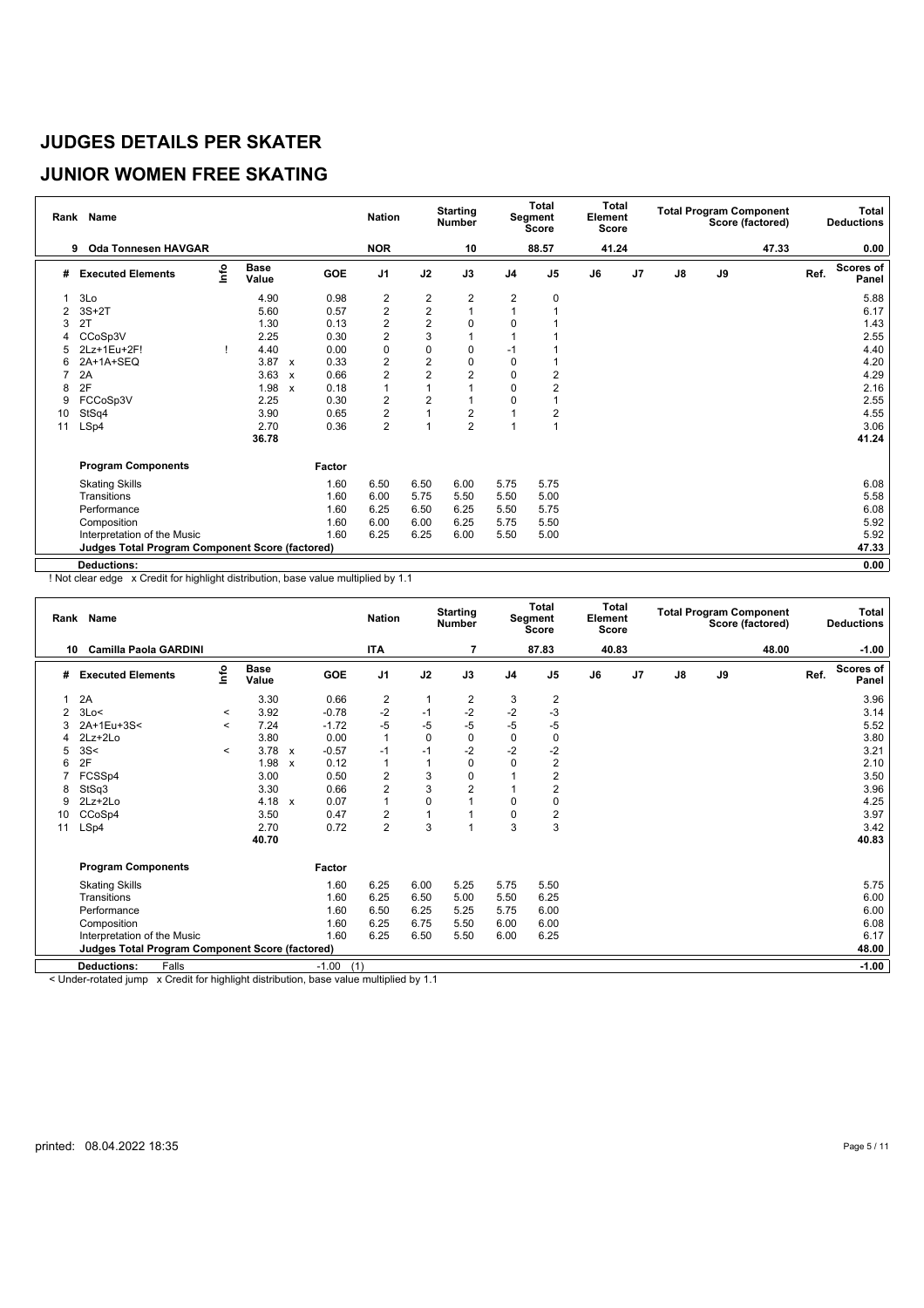# **JUNIOR WOMEN FREE SKATING**

|    | Rank Name                                              |         |                      |                           |                | <b>Nation</b>  |          | <b>Starting</b><br><b>Number</b> |                | <b>Total</b><br>Segment<br><b>Score</b> | <b>Total</b><br>Element<br>Score |                |               |    | <b>Total Program Component</b><br>Score (factored) |      | <b>Total</b><br><b>Deductions</b> |
|----|--------------------------------------------------------|---------|----------------------|---------------------------|----------------|----------------|----------|----------------------------------|----------------|-----------------------------------------|----------------------------------|----------------|---------------|----|----------------------------------------------------|------|-----------------------------------|
| 11 | <b>Elena AGOSTINELLI</b>                               |         |                      |                           |                | <b>ITA</b>     |          | 12                               |                | 83.15                                   | 40.15                            |                |               |    | 44.00                                              |      | $-1.00$                           |
| #  | <b>Executed Elements</b>                               | lnfo    | <b>Base</b><br>Value |                           | <b>GOE</b>     | J <sub>1</sub> | J2       | J3                               | J <sub>4</sub> | J <sub>5</sub>                          | J6                               | J <sub>7</sub> | $\mathsf{J}8$ | J9 |                                                    | Ref. | <b>Scores of</b><br>Panel         |
|    | 3F                                                     |         | 5.30                 |                           | 0.00           |                | 0        | 0                                | $-1$           | 0                                       |                                  |                |               |    |                                                    |      | 5.30                              |
| 2  | $3T+2T$                                                |         | 5.50                 |                           | 0.28           |                |          | 0                                | 0              |                                         |                                  |                |               |    |                                                    |      | 5.78                              |
| 3  | 3Sq                                                    | q       | 4.30                 |                           | $-2.15$        | $-5$           | -5       | $-5$                             | -5             | -5                                      |                                  |                |               |    |                                                    |      | 2.15                              |
|    | 2A+1Eu+2S                                              |         | 5.10                 |                           | 0.00           | $\overline{1}$ | $\Omega$ | 0                                | $\Omega$       | 0                                       |                                  |                |               |    |                                                    |      | 5.10                              |
| 5  | CSp4                                                   |         | 2.60                 |                           | 0.26           |                |          | 1                                | $\overline{2}$ |                                         |                                  |                |               |    |                                                    |      | 2.86                              |
| 6  | 3T                                                     |         | 4.62 $\times$        |                           | 0.00           |                | 0        | 0                                | $\Omega$       | $\Omega$                                |                                  |                |               |    |                                                    |      | 4.62                              |
|    | 3S<+REP                                                | $\prec$ | 2.65                 | $\mathbf{x}$              | $-1.72$        | -4             | $-5$     | $-5$                             | $-5$           | $-5$                                    |                                  |                |               |    |                                                    |      | 0.93                              |
| 8  | FCCoSp4                                                |         | 3.50                 |                           | 0.23           | $\overline{1}$ |          | 0                                | 0              |                                         |                                  |                |               |    |                                                    |      | 3.73                              |
| 9  | StSq2                                                  |         | 2.60                 |                           | 0.26           |                |          |                                  |                | 2                                       |                                  |                |               |    |                                                    |      | 2.86                              |
| 10 | 2A                                                     |         | 3.63                 | $\boldsymbol{\mathsf{x}}$ | $-0.66$        | $-1$           | $-2$     | $-2$                             | -3             | $-2$                                    |                                  |                |               |    |                                                    |      | 2.97                              |
| 11 | CCoSp4                                                 |         | 3.50                 |                           | 0.35           | $\overline{1}$ | 1        | $\overline{1}$                   | $\mathbf 0$    | 1                                       |                                  |                |               |    |                                                    |      | 3.85                              |
|    |                                                        |         | 43.30                |                           |                |                |          |                                  |                |                                         |                                  |                |               |    |                                                    |      | 40.15                             |
|    | <b>Program Components</b>                              |         |                      |                           | Factor         |                |          |                                  |                |                                         |                                  |                |               |    |                                                    |      |                                   |
|    | <b>Skating Skills</b>                                  |         |                      |                           | 1.60           | 6.00           | 6.00     | 5.25                             | 5.50           | 5.25                                    |                                  |                |               |    |                                                    |      | 5.58                              |
|    | Transitions                                            |         |                      |                           | 1.60           | 5.75           | 5.75     | 5.00                             | 5.25           | 5.50                                    |                                  |                |               |    |                                                    |      | 5.50                              |
|    | Performance                                            |         |                      |                           | 1.60           | 6.00           | 5.50     | 5.00                             | 5.25           | 5.50                                    |                                  |                |               |    |                                                    |      | 5.42                              |
|    | Composition                                            |         |                      |                           | 1.60           | 6.00           | 5.75     | 5.00                             | 5.00           | 5.50                                    |                                  |                |               |    |                                                    |      | 5.42                              |
|    | Interpretation of the Music                            |         |                      |                           | 1.60           | 6.00           | 5.75     | 5.00                             | 5.25           | 5.75                                    |                                  |                |               |    |                                                    |      | 5.58                              |
|    | <b>Judges Total Program Component Score (factored)</b> |         |                      |                           |                |                |          |                                  |                |                                         |                                  |                |               |    |                                                    |      | 44.00                             |
|    | <b>Deductions:</b><br>Falls                            |         |                      |                           | $-1.00$<br>(1) |                |          |                                  |                |                                         |                                  |                |               |    |                                                    |      | $-1.00$                           |

q Jump landed on the quarter x Credit for highlight distribution, base value multiplied by 1.1 < Under-rotated jump REP Jump repetition

|    | Rank Name                                              |         |                      |                           |                | <b>Nation</b>  |                | <b>Starting</b><br><b>Number</b> |                | Total<br>Segment<br><b>Score</b> | <b>Total</b><br>Element<br>Score |                |               |    | <b>Total Program Component</b><br>Score (factored) |      | Total<br><b>Deductions</b> |
|----|--------------------------------------------------------|---------|----------------------|---------------------------|----------------|----------------|----------------|----------------------------------|----------------|----------------------------------|----------------------------------|----------------|---------------|----|----------------------------------------------------|------|----------------------------|
| 12 | <b>Ida Eline VAMNES</b>                                |         |                      |                           |                | <b>NOR</b>     |                | 13                               |                | 82.06                            | 39.20                            |                |               |    | 43.86                                              |      | $-1.00$                    |
| #  | <b>Executed Elements</b>                               | lnfo    | <b>Base</b><br>Value |                           | GOE            | J <sub>1</sub> | J2             | J3                               | J <sub>4</sub> | J <sub>5</sub>                   | J6                               | J <sub>7</sub> | $\mathsf{J}8$ | J9 |                                                    | Ref. | <b>Scores of</b><br>Panel  |
| -1 | 3Lz!+2T+2Lo                                            |         | 8.90                 |                           | $-0.59$        | $-1$           | 0              | $-2$                             | $-1$           | -1                               |                                  |                |               |    |                                                    |      | 8.31                       |
|    | $3F+2T$                                                |         | 6.60                 |                           | $-1.41$        | $-1$           | $-3$           | $-3$                             | $-2$           | $-3$                             |                                  |                |               |    |                                                    |      | 5.19                       |
| 3  | 2A<                                                    | $\,<\,$ | 2.64                 |                           | $-0.44$        | $-1$           | $-1$           | $-2$                             | $-2$           | $-2$                             |                                  |                |               |    |                                                    |      | 2.20                       |
|    | 3Lo<<                                                  | <<      | 1.70                 |                           | $-0.85$        | $-5$           | $-5$           | $-5$                             | $-5$           | $-5$                             |                                  |                |               |    |                                                    |      | 0.85                       |
| 5  | FCCoSp4                                                |         | 3.50                 |                           | 0.12           | 0              | 1              | $\mathbf 0$                      | 0              |                                  |                                  |                |               |    |                                                    |      | 3.62                       |
| 6  | 2A                                                     |         | 3.63                 | $\mathbf{x}$              | 0.11           | 1              | 1              | $-1$                             | $\Omega$       | $\Omega$                         |                                  |                |               |    |                                                    |      | 3.74                       |
|    | $2F+2Lo$                                               |         | 3.85                 | $\boldsymbol{\mathsf{x}}$ | $-0.06$        | 0              | 0              | 0                                | $-1$           | $-1$                             |                                  |                |               |    |                                                    |      | 3.79                       |
| 8  | StSq2                                                  |         | 2.60                 |                           | 0.26           | 1              | 1              |                                  | $\mathbf 0$    |                                  |                                  |                |               |    |                                                    |      | 2.86                       |
| 9  | 2F                                                     |         | 1.98                 | $\mathbf{x}$              | 0.12           | 1              | 1              | $\Omega$                         | 0              |                                  |                                  |                |               |    |                                                    |      | 2.10                       |
| 10 | CCoSp4                                                 |         | 3.50                 |                           | 0.12           | 1              | 1              | 0                                | $\mathbf 0$    | 0                                |                                  |                |               |    |                                                    |      | 3.62                       |
| 11 | SSp4                                                   |         | 2.50                 |                           | 0.42           | $\overline{2}$ | $\overline{2}$ |                                  | $\mathbf 0$    | $\overline{2}$                   |                                  |                |               |    |                                                    |      | 2.92                       |
|    |                                                        |         | 41.40                |                           |                |                |                |                                  |                |                                  |                                  |                |               |    |                                                    |      | 39.20                      |
|    | <b>Program Components</b>                              |         |                      |                           | Factor         |                |                |                                  |                |                                  |                                  |                |               |    |                                                    |      |                            |
|    | <b>Skating Skills</b>                                  |         |                      |                           | 1.60           | 6.25           | 6.25           | 5.00                             | 5.50           | 5.00                             |                                  |                |               |    |                                                    |      | 5.58                       |
|    | Transitions                                            |         |                      |                           | 1.60           | 6.00           | 5.75           | 4.75                             | 5.00           | 5.00                             |                                  |                |               |    |                                                    |      | 5.25                       |
|    | Performance                                            |         |                      |                           | 1.60           | 6.00           | 6.00           | 5.00                             | 5.25           | 5.25                             |                                  |                |               |    |                                                    |      | 5.50                       |
|    | Composition                                            |         |                      |                           | 1.60           | 6.25           | 6.00           | 5.25                             | 5.25           | 5.00                             |                                  |                |               |    |                                                    |      | 5.50                       |
|    | Interpretation of the Music                            |         |                      |                           | 1.60           | 6.25           | 6.00           | 5.25                             | 5.50           | 5.00                             |                                  |                |               |    |                                                    |      | 5.58                       |
|    | <b>Judges Total Program Component Score (factored)</b> |         |                      |                           |                |                |                |                                  |                |                                  |                                  |                |               |    |                                                    |      | 43.86                      |
|    | Falls<br><b>Deductions:</b>                            |         |                      |                           | $-1.00$<br>(1) |                |                |                                  |                |                                  |                                  |                |               |    |                                                    |      | $-1.00$                    |

! Not clear edge < Under-rotated jump << Downgraded jump x Credit for highlight distribution, base value multiplied by 1.1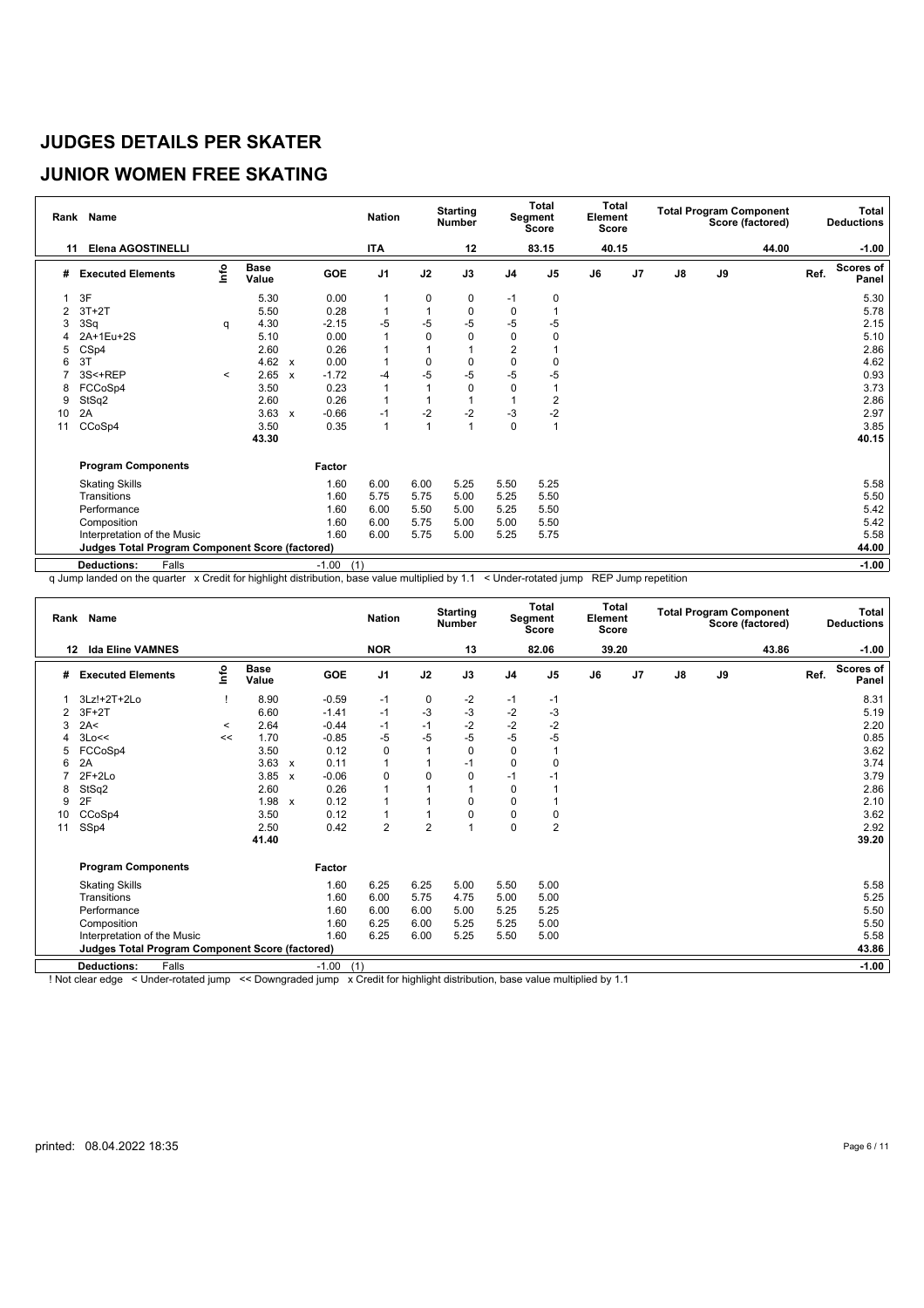# **JUNIOR WOMEN FREE SKATING**

|    | Rank Name                                              |         |                      |                           |         | <b>Nation</b>  |                         | <b>Starting</b><br><b>Number</b> |                | Total<br>Segment<br>Score | <b>Total</b><br>Element<br><b>Score</b> |                |    |    | <b>Total Program Component</b><br>Score (factored) |      | Total<br><b>Deductions</b> |
|----|--------------------------------------------------------|---------|----------------------|---------------------------|---------|----------------|-------------------------|----------------------------------|----------------|---------------------------|-----------------------------------------|----------------|----|----|----------------------------------------------------|------|----------------------------|
| 13 | <b>Sofia FRANZI</b>                                    |         |                      |                           |         | SUI            |                         | 15                               |                | 79.95                     | 32.62                                   |                |    |    | 47.33                                              |      | 0.00                       |
| #  | <b>Executed Elements</b>                               | lnfo    | <b>Base</b><br>Value |                           | GOE     | J <sub>1</sub> | J2                      | J3                               | J <sub>4</sub> | J <sub>5</sub>            | J6                                      | J <sub>7</sub> | J8 | J9 |                                                    | Ref. | <b>Scores of</b><br>Panel  |
|    | 2A                                                     |         | 3.30                 |                           | 0.55    |                | 2                       |                                  | $\overline{c}$ | 2                         |                                         |                |    |    |                                                    |      | 3.85                       |
| 2  | $3S<+2T$                                               | $\prec$ | 4.74                 |                           | $-0.46$ | -2             | 0                       | $-2$                             | $-2$           | 0                         |                                         |                |    |    |                                                    |      | 4.28                       |
| 3  | $3T+2T$                                                |         | 5.50                 |                           | 0.56    | $\overline{2}$ | $\overline{2}$          | $\Omega$                         | $\mathbf{0}$   | $\overline{c}$            |                                         |                |    |    |                                                    |      | 6.06                       |
|    | $2T^*$                                                 | $\star$ | 0.00                 |                           | 0.00    |                |                         |                                  |                |                           |                                         |                |    |    |                                                    |      | 0.00                       |
| 5  | LSp4                                                   |         | 2.70                 |                           | 0.72    | 3              | $\overline{\mathbf{c}}$ | 3                                | $\overline{2}$ | 3                         |                                         |                |    |    |                                                    |      | 3.42                       |
| 6  | 2A<+SEQ+2S*                                            | $\star$ | $2.32 \times$        |                           | $-1.23$ | $-4$           | $-5$                    | $-5$                             | $-4$           | $-5$                      |                                         |                |    |    |                                                    |      | 1.09                       |
|    | FCCoSp4                                                |         | 3.50                 |                           | 1.05    | $\sqrt{3}$     | 4                       | 3                                | 3              | 3                         |                                         |                |    |    |                                                    |      | 4.55                       |
| 8  | StSq2                                                  |         | 2.60                 |                           | 0.52    | $\overline{2}$ | $\overline{2}$          | 3                                |                | $\overline{2}$            |                                         |                |    |    |                                                    |      | 3.12                       |
| 9  | 2F                                                     |         | 1.98                 | $\boldsymbol{\mathsf{x}}$ | 0.30    | $\overline{2}$ | $\overline{2}$          | $\overline{1}$                   | 0              | 2                         |                                         |                |    |    |                                                    |      | 2.28                       |
| 10 | 2S                                                     |         | 1.43                 | $\boldsymbol{\mathsf{x}}$ | 0.04    | $\overline{1}$ | 1                       | 0                                | $\mathbf 0$    | 0                         |                                         |                |    |    |                                                    |      | 1.47                       |
| 11 | CCoSp2                                                 |         | 2.50                 |                           | 0.00    | $\overline{1}$ | $-1$                    | 0                                | $-2$           |                           |                                         |                |    |    |                                                    |      | 2.50                       |
|    |                                                        |         | 30.57                |                           |         |                |                         |                                  |                |                           |                                         |                |    |    |                                                    |      | 32.62                      |
|    | <b>Program Components</b>                              |         |                      |                           | Factor  |                |                         |                                  |                |                           |                                         |                |    |    |                                                    |      |                            |
|    | <b>Skating Skills</b>                                  |         |                      |                           | 1.60    | 7.00           | 6.75                    | 5.50                             | 5.75           | 6.25                      |                                         |                |    |    |                                                    |      | 6.25                       |
|    | Transitions                                            |         |                      |                           | 1.60    | 6.50           | 5.75                    | 5.25                             | 5.50           | 5.50                      |                                         |                |    |    |                                                    |      | 5.58                       |
|    | Performance                                            |         |                      |                           | 1.60    | 7.00           | 6.50                    | 5.75                             | 5.25           | 5.75                      |                                         |                |    |    |                                                    |      | 6.00                       |
|    | Composition                                            |         |                      |                           | 1.60    | 6.75           | 6.00                    | 6.00                             | 5.25           | 5.25                      |                                         |                |    |    |                                                    |      | 5.75                       |
|    | Interpretation of the Music                            |         |                      |                           | 1.60    | 6.75           | 6.50                    | 5.75                             | 5.50           | 5.75                      |                                         |                |    |    |                                                    |      | 6.00                       |
|    | <b>Judges Total Program Component Score (factored)</b> |         |                      |                           |         |                |                         |                                  |                |                           |                                         |                |    |    |                                                    |      | 47.33                      |
|    | <b>Deductions:</b>                                     |         |                      |                           |         |                |                         |                                  |                |                           |                                         |                |    |    |                                                    |      | 0.00                       |

< Under-rotated jump \* Invalid element x Credit for highlight distribution, base value multiplied by 1.1

| Rank | Name                                                   |         |                      |              |         | <b>Nation</b>  |                | <b>Starting</b><br><b>Number</b> |             | <b>Total</b><br>Segment<br><b>Score</b> | Total<br>Element<br>Score |    |               | <b>Total Program Component</b> | Score (factored) |      | Total<br><b>Deductions</b> |
|------|--------------------------------------------------------|---------|----------------------|--------------|---------|----------------|----------------|----------------------------------|-------------|-----------------------------------------|---------------------------|----|---------------|--------------------------------|------------------|------|----------------------------|
|      | <b>Irina NAPOLITANO</b><br>14                          |         |                      |              |         | <b>ITA</b>     |                | 9                                |             | 75.41                                   | 33.01                     |    |               |                                | 42.40            |      | 0.00                       |
| #    | <b>Executed Elements</b>                               | lnfo    | <b>Base</b><br>Value |              | GOE     | J1             | J2             | J3                               | J4          | J <sub>5</sub>                          | J6                        | J7 | $\mathsf{J}8$ | J9                             |                  | Ref. | <b>Scores of</b><br>Panel  |
|      | $3Lo < +2T$                                            | $\,<\,$ | 5.22                 |              | $-0.78$ | $-2$           | $-2$           | $-2$                             | $-3$        | $-2$                                    |                           |    |               |                                |                  |      | 4.44                       |
| 2    | $3S < +2T$                                             | $\prec$ | 4.74                 |              | $-0.69$ | $-2$           | $-2$           | $-2$                             | $-2$        | $-2$                                    |                           |    |               |                                |                  |      | 4.05                       |
| 3    | 3S<                                                    | $\,<\,$ | 3.44                 |              | $-0.69$ | $-2$           | $-2$           | $-2$                             | $-2$        | $-3$                                    |                           |    |               |                                |                  |      | 2.75                       |
|      | 2Lz                                                    |         | 2.10                 |              | 0.21    | $\mathbf{1}$   |                |                                  | 0           |                                         |                           |    |               |                                |                  |      | 2.31                       |
| 5    | CCoSp4                                                 |         | 3.50                 |              | 0.00    | $\overline{c}$ | $\mathbf 0$    | 0                                | $\mathbf 0$ | 0                                       |                           |    |               |                                |                  |      | 3.50                       |
| 6    | 3Lo<<                                                  | <<      | 1.87                 | $\mathbf{x}$ | $-0.57$ | -3             | -4             | $-3$                             | $-3$        | -4                                      |                           |    |               |                                |                  |      | 1.30                       |
| ⇁    | 2A<                                                    | $\,<\,$ | 2.90                 | $\mathsf{x}$ | $-1.23$ | $-4$           | $-5$           | $-5$                             | -3          | $-5$                                    |                           |    |               |                                |                  |      | 1.67                       |
| 8    | FCCoSp2                                                |         | 2.50                 |              | 0.42    | $\overline{c}$ | $\overline{2}$ |                                  |             | $\overline{2}$                          |                           |    |               |                                |                  |      | 2.92                       |
| 9    | StSq2                                                  |         | 2.60                 |              | 0.26    | 1              | $\mathbf 0$    |                                  |             |                                         |                           |    |               |                                |                  |      | 2.86                       |
| 10   | 2Lz<+2Loq+2Lo<                                         | $\prec$ | 5.21                 | $\mathsf{x}$ | $-0.79$ | $-4$           | $-5$           | $-5$                             | $-4$        | -5                                      |                           |    |               |                                |                  |      | 4.42                       |
| 11   | LSp4                                                   |         | 2.70                 |              | 0.09    | $\mathbf{1}$   | $\mathbf 0$    | $\Omega$                         | $-1$        | 1                                       |                           |    |               |                                |                  |      | 2.79                       |
|      |                                                        |         | 36.78                |              |         |                |                |                                  |             |                                         |                           |    |               |                                |                  |      | 33.01                      |
|      | <b>Program Components</b>                              |         |                      |              | Factor  |                |                |                                  |             |                                         |                           |    |               |                                |                  |      |                            |
|      | <b>Skating Skills</b>                                  |         |                      |              | 1.60    | 5.75           | 5.75           | 4.75                             | 5.50        | 6.00                                    |                           |    |               |                                |                  |      | 5.67                       |
|      | Transitions                                            |         |                      |              | 1.60    | 5.50           | 4.25           | 4.50                             | 5.00        | 5.00                                    |                           |    |               |                                |                  |      | 4.83                       |
|      | Performance                                            |         |                      |              | 1.60    | 5.50           | 5.25           | 4.75                             | 5.50        | 5.75                                    |                           |    |               |                                |                  |      | 5.42                       |
|      | Composition                                            |         |                      |              | 1.60    | 5.50           | 4.50           | 5.00                             | 5.50        | 5.50                                    |                           |    |               |                                |                  |      | 5.33                       |
|      | Interpretation of the Music                            |         |                      |              | 1.60    | 5.75           | 5.00           | 5.00                             | 5.25        | 5.50                                    |                           |    |               |                                |                  |      | 5.25                       |
|      | <b>Judges Total Program Component Score (factored)</b> |         |                      |              |         |                |                |                                  |             |                                         |                           |    |               |                                |                  |      | 42.40                      |
|      | <b>Deductions:</b>                                     |         |                      |              |         |                |                |                                  |             |                                         |                           |    |               |                                |                  |      | 0.00                       |

< Under-rotated jump x Credit for highlight distribution, base value multiplied by 1.1 << Downgraded jump q Jump landed on the quarter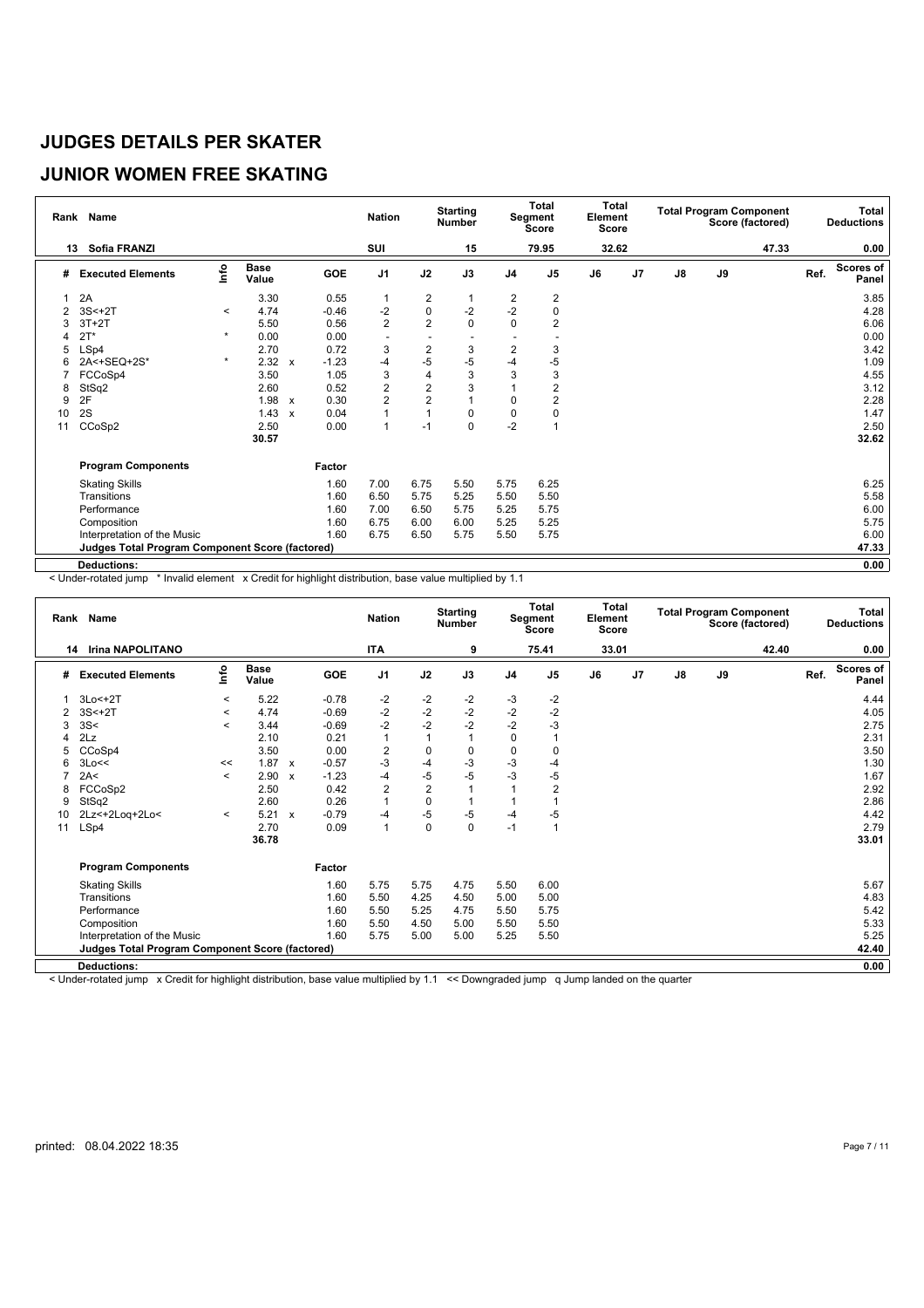# **JUNIOR WOMEN FREE SKATING**

|                | Rank Name                                              |      |                      |                           |         | <b>Nation</b>  |           | <b>Starting</b><br><b>Number</b> |                | Total<br>Segment<br>Score | <b>Total</b><br>Element<br><b>Score</b> |                |    |    | <b>Total Program Component</b><br>Score (factored) |      | Total<br><b>Deductions</b> |
|----------------|--------------------------------------------------------|------|----------------------|---------------------------|---------|----------------|-----------|----------------------------------|----------------|---------------------------|-----------------------------------------|----------------|----|----|----------------------------------------------------|------|----------------------------|
| 15             | <b>Carlotta BROGGINI</b>                               |      |                      |                           |         | <b>ITA</b>     |           | 3                                |                | 72.78                     | 35.97                                   |                |    |    | 36.81                                              |      | 0.00                       |
| #              | <b>Executed Elements</b>                               | lnfo | <b>Base</b><br>Value |                           | GOE     | J <sub>1</sub> | J2        | J3                               | J <sub>4</sub> | J <sub>5</sub>            | J6                                      | J <sub>7</sub> | J8 | J9 |                                                    | Ref. | <b>Scores of</b><br>Panel  |
|                | $3Lz + 2T$                                             |      | 7.20                 |                           | 0.39    | 0              | 0         |                                  |                |                           |                                         |                |    |    |                                                    |      | 7.59                       |
| $\overline{2}$ | 2Lz                                                    |      | 2.10                 |                           | 0.00    | $\mathbf 0$    | 0         | 0                                |                | 0                         |                                         |                |    |    |                                                    |      | 2.10                       |
| 3              | $3S+2T$                                                |      | 5.60                 |                           | 0.43    |                |           | 0                                |                | 2                         |                                         |                |    |    |                                                    |      | 6.03                       |
| 4              | 3F!                                                    |      | 5.30                 |                           | $-2.12$ | $-4$           | -4        | $-5$                             | -4             |                           |                                         |                |    |    |                                                    |      | 3.18                       |
| 5              | CSp2                                                   |      | 1.80                 |                           | 0.00    | $\mathbf 0$    | 0         | 1                                | $\Omega$       | 0                         |                                         |                |    |    |                                                    |      | 1.80                       |
| 6              | StSq3                                                  |      | 3.30                 |                           | 0.44    |                | 0         | 2                                |                | 2                         |                                         |                |    |    |                                                    |      | 3.74                       |
|                | 3F+REP                                                 |      | 4.08                 | $\mathbf{x}$              | $-2.12$ | -3             | -4        | $-4$                             | -4             | $-4$                      |                                         |                |    |    |                                                    |      | 1.96                       |
| 8              | 2A                                                     |      | 3.63                 | $\boldsymbol{\mathsf{x}}$ | $-0.99$ | $-3$           | $-3$      | $-3$                             | $-3$           | $-3$                      |                                         |                |    |    |                                                    |      | 2.64                       |
| 9              | FSSp4                                                  |      | 3.00                 |                           | 0.00    | $\mathbf 0$    | $\pmb{0}$ | 0                                | $-1$           |                           |                                         |                |    |    |                                                    |      | 3.00                       |
| 10             | 1S                                                     |      | 0.44                 | $\mathsf{x}$              | $-0.01$ | $\mathbf 0$    | 0         | $-1$                             | $-1$           | 0                         |                                         |                |    |    |                                                    |      | 0.43                       |
| 11             | CCoSp4                                                 |      | 3.50                 |                           | 0.00    | $\mathbf 0$    | 0         | $\overline{1}$                   | 0              | $\mathbf 0$               |                                         |                |    |    |                                                    |      | 3.50                       |
|                |                                                        |      | 39.95                |                           |         |                |           |                                  |                |                           |                                         |                |    |    |                                                    |      | 35.97                      |
|                | <b>Program Components</b>                              |      |                      |                           | Factor  |                |           |                                  |                |                           |                                         |                |    |    |                                                    |      |                            |
|                | <b>Skating Skills</b>                                  |      |                      |                           | 1.60    | 5.25           | 4.75      | 5.25                             | 4.75           | 4.00                      |                                         |                |    |    |                                                    |      | 4.92                       |
|                | Transitions                                            |      |                      |                           | 1.60    | 4.75           | 3.50      | 4.50                             | 4.00           | 4.25                      |                                         |                |    |    |                                                    |      | 4.25                       |
|                | Performance                                            |      |                      |                           | 1.60    | 5.00           | 4.50      | 4.75                             | 4.25           | 4.00                      |                                         |                |    |    |                                                    |      | 4.50                       |
|                | Composition                                            |      |                      |                           | 1.60    | 5.00           | 4.25      | 5.00                             | 4.50           | 4.50                      |                                         |                |    |    |                                                    |      | 4.67                       |
|                | Interpretation of the Music                            |      |                      |                           | 1.60    | 5.00           | 4.50      | 5.25                             | 4.50           | 4.25                      |                                         |                |    |    |                                                    |      | 4.67                       |
|                | <b>Judges Total Program Component Score (factored)</b> |      |                      |                           |         |                |           |                                  |                |                           |                                         |                |    |    |                                                    |      | 36.81                      |
|                | <b>Deductions:</b>                                     |      |                      |                           |         |                |           |                                  |                |                           |                                         |                |    |    |                                                    |      | 0.00                       |

! Not clear edge x Credit for highlight distribution, base value multiplied by 1.1 REP Jump repetition

|    | Rank Name                                       |         |                      |                           |         | <b>Nation</b>  |             | <b>Starting</b><br><b>Number</b> |                | Total<br>Segment<br><b>Score</b> | Total<br>Element<br><b>Score</b> |    |               |    | <b>Total Program Component</b><br>Score (factored) |      | Total<br><b>Deductions</b> |
|----|-------------------------------------------------|---------|----------------------|---------------------------|---------|----------------|-------------|----------------------------------|----------------|----------------------------------|----------------------------------|----|---------------|----|----------------------------------------------------|------|----------------------------|
| 16 | <b>Ysaline HIBON</b>                            |         |                      |                           |         | <b>LUX</b>     |             | 6                                |                | 69.47                            | 30.95                            |    |               |    | 38.52                                              |      | 0.00                       |
| #  | <b>Executed Elements</b>                        | lnfo    | <b>Base</b><br>Value |                           | GOE     | J <sub>1</sub> | J2          | J3                               | J <sub>4</sub> | J <sub>5</sub>                   | J6                               | J7 | $\mathsf{J}8$ | J9 |                                                    | Ref. | <b>Scores of</b><br>Panel  |
|    | 2A<                                             | $\prec$ | 2.64                 |                           | $-0.53$ | -2             | $-2$        | $-2$                             | $-3$           | -2                               |                                  |    |               |    |                                                    |      | 2.11                       |
| 2  | 3T<<                                            | <<      | 1.30                 |                           | $-0.65$ | $-5$           | $-5$        | $-5$                             | $-5$           | $-5$                             |                                  |    |               |    |                                                    |      | 0.65                       |
|    | $2F+2T$                                         |         | 3.10                 |                           | 0.00    | $\mathbf 0$    | $\mathbf 0$ | $\pmb{0}$                        | $\mathbf 0$    | $\mathbf 0$                      |                                  |    |               |    |                                                    |      | 3.10                       |
|    | 2A<                                             | $\,<\,$ | 2.64                 |                           | $-0.70$ | $-2$           | $-3$        | $-2$                             | $-3$           | $-3$                             |                                  |    |               |    |                                                    |      | 1.94                       |
|    | CCoSp4                                          |         | 3.50                 |                           | 0.12    | $\mathbf{1}$   | $\mathbf 0$ | $\mathbf 0$                      | $\mathbf 0$    |                                  |                                  |    |               |    |                                                    |      | 3.62                       |
| 6  | 2Lzq+2T+2Lo<                                    | $\prec$ | 5.24                 | $\mathbf{x}$              | $-1.05$ | $-5$           | $-5$        | $-5$                             | $-5$           | $-5$                             |                                  |    |               |    |                                                    |      | 4.19                       |
|    | StSq2                                           |         | 2.60                 |                           | 0.00    | $\mathbf 0$    | $\pmb{0}$   | $\mathbf 0$                      | $\mathbf 0$    | $\mathbf 0$                      |                                  |    |               |    |                                                    |      | 2.60                       |
| 8  | 2Lz+2Loq                                        | q       | 4.18                 | $\boldsymbol{\mathsf{x}}$ | $-0.42$ | $-2$           | $-2$        | $-3$                             | $-2$           | $-2$                             |                                  |    |               |    |                                                    |      | 3.76                       |
| 9  | 2F                                              |         | 1.98                 | $\boldsymbol{\mathsf{x}}$ | 0.00    | $\Omega$       | $\mathbf 0$ | $\Omega$                         | $\theta$       | 0                                |                                  |    |               |    |                                                    |      | 1.98                       |
| 10 | FCCoSp4                                         |         | 3.50                 |                           | 0.35    | 1              | 1           |                                  |                | 0                                |                                  |    |               |    |                                                    |      | 3.85                       |
| 11 | LSp4                                            |         | 2.70                 |                           | 0.45    | $\overline{2}$ | $\mathbf 0$ |                                  | $\overline{2}$ | $\overline{2}$                   |                                  |    |               |    |                                                    |      | 3.15                       |
|    |                                                 |         | 33.38                |                           |         |                |             |                                  |                |                                  |                                  |    |               |    |                                                    |      | 30.95                      |
|    | <b>Program Components</b>                       |         |                      |                           | Factor  |                |             |                                  |                |                                  |                                  |    |               |    |                                                    |      |                            |
|    | <b>Skating Skills</b>                           |         |                      |                           | 1.60    | 5.00           | 4.75        | 4.75                             | 5.00           | 4.50                             |                                  |    |               |    |                                                    |      | 4.83                       |
|    | Transitions                                     |         |                      |                           | 1.60    | 4.75           | 5.00        | 4.25                             | 4.75           | 4.00                             |                                  |    |               |    |                                                    |      | 4.58                       |
|    | Performance                                     |         |                      |                           | 1.60    | 5.00           | 4.75        | 4.75                             | 5.00           | 4.50                             |                                  |    |               |    |                                                    |      | 4.83                       |
|    | Composition                                     |         |                      |                           | 1.60    | 4.75           | 5.00        | 4.75                             | 5.25           | 4.50                             |                                  |    |               |    |                                                    |      | 4.83                       |
|    | Interpretation of the Music                     |         |                      |                           | 1.60    | 5.00           | 5.00        | 5.00                             | 5.25           | 4.50                             |                                  |    |               |    |                                                    |      | 5.00                       |
|    | Judges Total Program Component Score (factored) |         |                      |                           |         |                |             |                                  |                |                                  |                                  |    |               |    |                                                    |      | 38.52                      |
|    |                                                 |         |                      |                           |         |                |             |                                  |                |                                  |                                  |    |               |    |                                                    |      |                            |
|    | <b>Deductions:</b>                              |         |                      |                           |         |                |             |                                  |                |                                  |                                  |    |               |    |                                                    |      | 0.00                       |

< Under-rotated jump << Downgraded jump x Credit for highlight distribution, base value multiplied by 1.1 q Jump landed on the quarter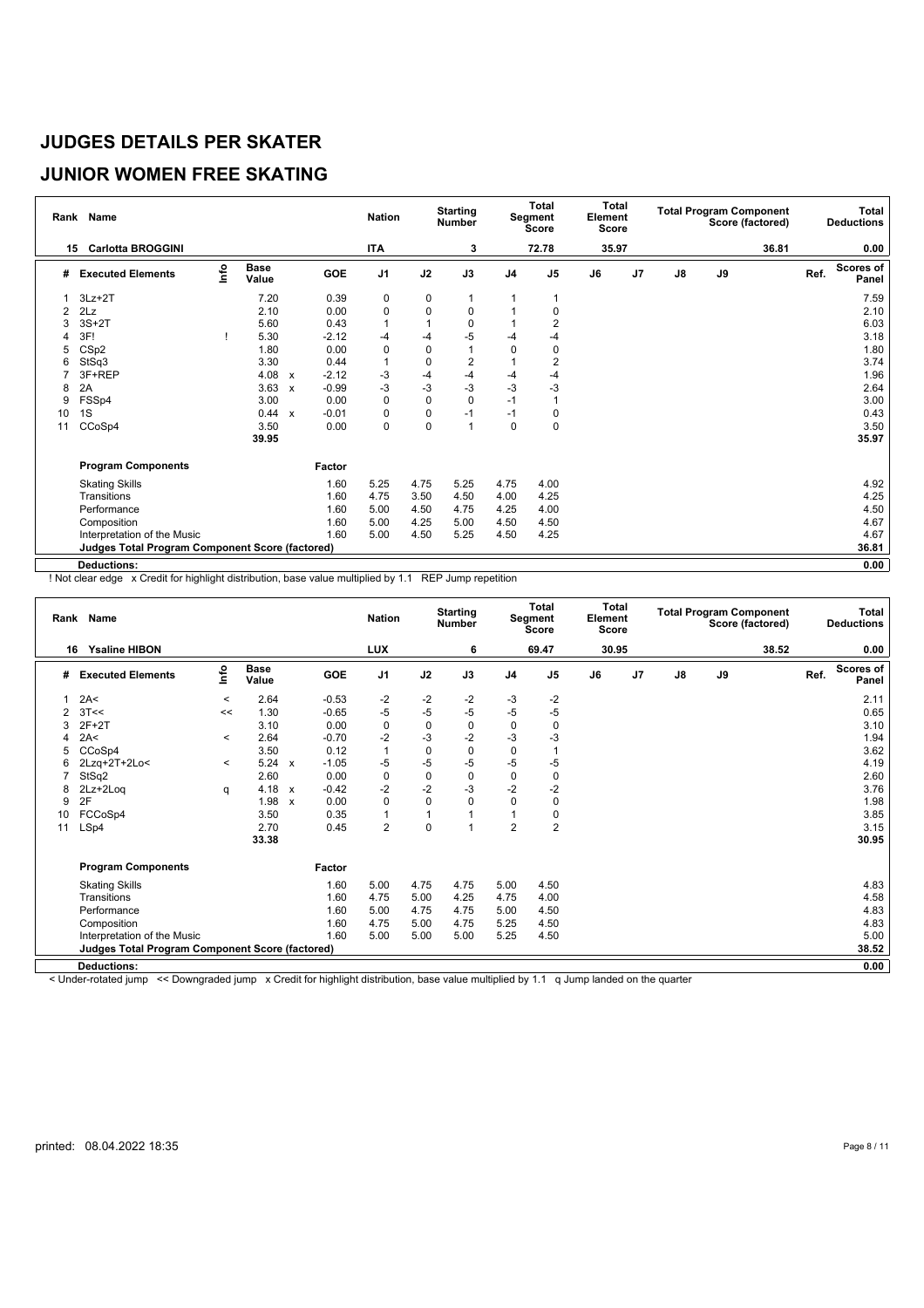# **JUNIOR WOMEN FREE SKATING**

|    | Rank Name                                              |                           |                      |                           |                | <b>Nation</b>  |      | <b>Starting</b><br><b>Number</b> |                | Total<br>Segment<br><b>Score</b> | Element<br><b>Score</b> | <b>Total</b>   |               |    | <b>Total Program Component</b><br>Score (factored) |      | Total<br><b>Deductions</b> |
|----|--------------------------------------------------------|---------------------------|----------------------|---------------------------|----------------|----------------|------|----------------------------------|----------------|----------------------------------|-------------------------|----------------|---------------|----|----------------------------------------------------|------|----------------------------|
| 17 | Jolanda VOS                                            |                           |                      |                           |                | <b>NED</b>     |      | 2                                |                | 68.89                            |                         | 36.16          |               |    | 33.73                                              |      | $-1.00$                    |
| #  | <b>Executed Elements</b>                               | $\mathsf{Int}^\mathsf{o}$ | <b>Base</b><br>Value |                           | GOE            | J <sub>1</sub> | J2   | J3                               | J <sub>4</sub> | J <sub>5</sub>                   | J6                      | J <sub>7</sub> | $\mathsf{J}8$ | J9 |                                                    | Ref. | <b>Scores of</b><br>Panel  |
|    | $3S+2T$                                                |                           | 5.60                 |                           | $-0.43$        | -1             | $-1$ | $-1$                             | $-1$           | $-3$                             |                         |                |               |    |                                                    |      | 5.17                       |
| 2  | 2A                                                     |                           | 3.30                 |                           | 0.00           | 0              | 0    | 0                                | 0              | 0                                |                         |                |               |    |                                                    |      | 3.30                       |
| 3  | 3Sq                                                    | q                         | 4.30                 |                           | $-0.86$        | $-2$           | $-2$ | $-2$                             | $-2$           | $-2$                             |                         |                |               |    |                                                    |      | 3.44                       |
|    | CCoSp4                                                 |                           | 3.50                 |                           | 0.47           | $\overline{c}$ |      |                                  |                | 2                                |                         |                |               |    |                                                    |      | 3.97                       |
| 5  | StSq2                                                  |                           | 2.60                 |                           | 0.35           | $\overline{1}$ |      |                                  | $\overline{2}$ | $\overline{2}$                   |                         |                |               |    |                                                    |      | 2.95                       |
| 6  | 2A                                                     |                           | 3.30                 |                           | $-1.65$        | $-5$           | $-5$ | $-5$                             | $-5$           | $-5$                             |                         |                |               |    |                                                    |      | 1.65                       |
|    | 2Fq+2Loq+2Lo<                                          | $\prec$                   | 5.35                 | $\mathbf{x}$              | $-0.90$        | $-5$           | $-5$ | $-5$                             | $-5$           | $-5$                             |                         |                |               |    |                                                    |      | 4.45                       |
| 8  | CSSp3V                                                 |                           | 1.95                 |                           | 0.00           | $\mathbf 0$    |      | 0                                | $\mathbf 0$    | 0                                |                         |                |               |    |                                                    |      | 1.95                       |
| 9  | $2F+2Tq$                                               | q                         | 3.41                 | $\boldsymbol{\mathsf{x}}$ | $-0.36$        | $-2$           | $-2$ | $-2$                             | $-2$           | $-2$                             |                         |                |               |    |                                                    |      | 3.05                       |
| 10 | 2Lz                                                    |                           | 2.31                 | $\mathbf{x}$              | 0.07           | $\Omega$       | 1    | 0                                | $\Omega$       |                                  |                         |                |               |    |                                                    |      | 2.38                       |
| 11 | FCCoSp4                                                |                           | 3.50                 |                           | 0.35           | 1              | 1    | 0                                | $\overline{ }$ |                                  |                         |                |               |    |                                                    |      | 3.85                       |
|    |                                                        |                           | 39.12                |                           |                |                |      |                                  |                |                                  |                         |                |               |    |                                                    |      | 36.16                      |
|    | <b>Program Components</b>                              |                           |                      |                           | Factor         |                |      |                                  |                |                                  |                         |                |               |    |                                                    |      |                            |
|    | <b>Skating Skills</b>                                  |                           |                      |                           | 1.60           | 4.75           | 4.50 | 4.50                             | 4.25           | 4.25                             |                         |                |               |    |                                                    |      | 4.42                       |
|    | Transitions                                            |                           |                      |                           | 1.60           | 4.25           | 4.25 | 3.75                             | 4.00           | 4.00                             |                         |                |               |    |                                                    |      | 4.08                       |
|    | Performance                                            |                           |                      |                           | 1.60           | 4.50           | 4.25 | 4.00                             | 4.00           | 3.75                             |                         |                |               |    |                                                    |      | 4.08                       |
|    | Composition                                            |                           |                      |                           | 1.60           | 4.50           | 4.50 | 4.00                             | 3.75           | 4.25                             |                         |                |               |    |                                                    |      | 4.25                       |
|    | Interpretation of the Music                            |                           |                      |                           | 1.60           | 4.50           | 4.50 | 4.00                             | 4.25           | 4.00                             |                         |                |               |    |                                                    |      | 4.25                       |
|    | <b>Judges Total Program Component Score (factored)</b> |                           |                      |                           |                |                |      |                                  |                |                                  |                         |                |               |    |                                                    |      | 33.73                      |
|    | <b>Deductions:</b><br>Falls                            |                           |                      |                           | $-1.00$<br>(1) |                |      |                                  |                |                                  |                         |                |               |    |                                                    |      | $-1.00$                    |

q Jump landed on the quarter x Credit for highlight distribution, base value multiplied by 1.1 < Under-rotated jump

|    | Rank Name                                              |                           |                      |                           |                | <b>Nation</b>            |                          | <b>Starting</b><br><b>Number</b> |                | Total<br>Segment<br><b>Score</b> | <b>Total</b><br>Element<br><b>Score</b> |                |               |               | <b>Total Program Component</b><br>Score (factored) |      | Total<br><b>Deductions</b> |
|----|--------------------------------------------------------|---------------------------|----------------------|---------------------------|----------------|--------------------------|--------------------------|----------------------------------|----------------|----------------------------------|-----------------------------------------|----------------|---------------|---------------|----------------------------------------------------|------|----------------------------|
| 18 | <b>Carlotta Maria GARDINI</b>                          |                           |                      |                           |                | <b>ITA</b>               |                          | 5                                |                | 67.49                            | 28.96                                   |                |               |               | 40.53                                              |      | $-2.00$                    |
| #  | <b>Executed Elements</b>                               | $\mathsf{Int} \mathsf{o}$ | <b>Base</b><br>Value |                           | GOE            | J <sub>1</sub>           | J2                       | J3                               | J <sub>4</sub> | J <sub>5</sub>                   | J6                                      | J <sub>7</sub> | $\mathsf{J}8$ | $\mathsf{J}9$ |                                                    | Ref. | <b>Scores of</b><br>Panel  |
|    | 3Lo                                                    |                           | 4.90                 |                           | 0.49           | 1                        | 1                        |                                  | 2              | 0                                |                                         |                |               |               |                                                    |      | 5.39                       |
| 2  | 2A                                                     |                           | 3.30                 |                           | 0.22           | 1                        | $\mathbf 0$              |                                  |                | 0                                |                                         |                |               |               |                                                    |      | 3.52                       |
| 3  | 3T<                                                    | $\,<\,$                   | 3.36                 |                           | $-1.57$        | $-4$                     | $-5$                     | $-5$                             | $-4$           | $-5$                             |                                         |                |               |               |                                                    |      | 1.79                       |
|    | StSq3                                                  |                           | 3.30                 |                           | 0.55           | $\mathbf{1}$             | $\overline{2}$           | $\overline{1}$                   | $\overline{2}$ | 3                                |                                         |                |               |               |                                                    |      | 3.85                       |
|    | 3S<<                                                   | <<                        | 1.30                 |                           | $-0.65$        | $-5$                     | $-5$                     | $-5$                             | $-5$           | $-5$                             |                                         |                |               |               |                                                    |      | 0.65                       |
| 6  | CCoSp                                                  |                           | 0.00                 |                           | 0.00           | $\overline{\phantom{a}}$ | $\overline{\phantom{a}}$ | $\overline{\phantom{a}}$         |                |                                  |                                         |                |               |               |                                                    |      | 0.00                       |
|    | 2A+1Eu+2S                                              |                           | 5.61                 | $\boldsymbol{\mathsf{x}}$ | $-0.22$        | 0                        | 0                        | $-2$                             | 0              | -2                               |                                         |                |               |               |                                                    |      | 5.39                       |
| 8  | 2F!+2T                                                 |                           | 3.41                 | $\boldsymbol{\mathsf{x}}$ | $-0.30$        | $-2$                     | $-1$                     | $-1$                             | $-2$           | $-2$                             |                                         |                |               |               |                                                    |      | 3.11                       |
| 9  | $2Fe+2T$                                               | e                         | 3.01                 | $\boldsymbol{\mathsf{x}}$ | $-0.72$        | $-5$                     | $-5$                     | $-5$                             | $-5$           | $-5$                             |                                         |                |               |               |                                                    |      | 2.29                       |
| 10 | FCCoSp                                                 |                           | 0.00                 |                           | 0.00           | $\overline{\phantom{a}}$ | $\overline{\phantom{a}}$ | $\overline{\phantom{a}}$         |                |                                  |                                         |                |               |               |                                                    |      | 0.00                       |
| 11 | LSp4                                                   |                           | 2.70                 |                           | 0.27           | $\overline{2}$           | 1                        | $\overline{1}$                   |                | $\overline{1}$                   |                                         |                |               |               |                                                    |      | 2.97                       |
|    |                                                        |                           | 30.89                |                           |                |                          |                          |                                  |                |                                  |                                         |                |               |               |                                                    |      | 28.96                      |
|    | <b>Program Components</b>                              |                           |                      |                           | Factor         |                          |                          |                                  |                |                                  |                                         |                |               |               |                                                    |      |                            |
|    | <b>Skating Skills</b>                                  |                           |                      |                           | 1.60           | 5.25                     | 5.00                     | 5.00                             | 5.00           | 4.25                             |                                         |                |               |               |                                                    |      | 5.00                       |
|    | Transitions                                            |                           |                      |                           | 1.60           | 5.50                     | 4.75                     | 4.75                             | 4.75           | 4.25                             |                                         |                |               |               |                                                    |      | 4.75                       |
|    | Performance                                            |                           |                      |                           | 1.60           | 5.50                     | 5.25                     | 5.00                             | 5.25           | 4.50                             |                                         |                |               |               |                                                    |      | 5.17                       |
|    | Composition                                            |                           |                      |                           | 1.60           | 5.50                     | 5.25                     | 5.00                             | 5.00           | 4.75                             |                                         |                |               |               |                                                    |      | 5.08                       |
|    | Interpretation of the Music                            |                           |                      |                           | 1.60           | 5.75                     | 5.50                     | 5.25                             | 5.25           | 4.50                             |                                         |                |               |               |                                                    |      | 5.33                       |
|    | <b>Judges Total Program Component Score (factored)</b> |                           |                      |                           |                |                          |                          |                                  |                |                                  |                                         |                |               |               |                                                    |      | 40.53                      |
|    | <b>Deductions:</b><br>Falls                            |                           |                      |                           | (2)<br>$-2.00$ |                          |                          |                                  |                |                                  |                                         |                |               |               |                                                    |      | $-2.00$                    |

< Under-rotated jump << Downgraded jump x Credit for highlight distribution, base value multiplied by 1.1 ! Not clear edge e Wrong edge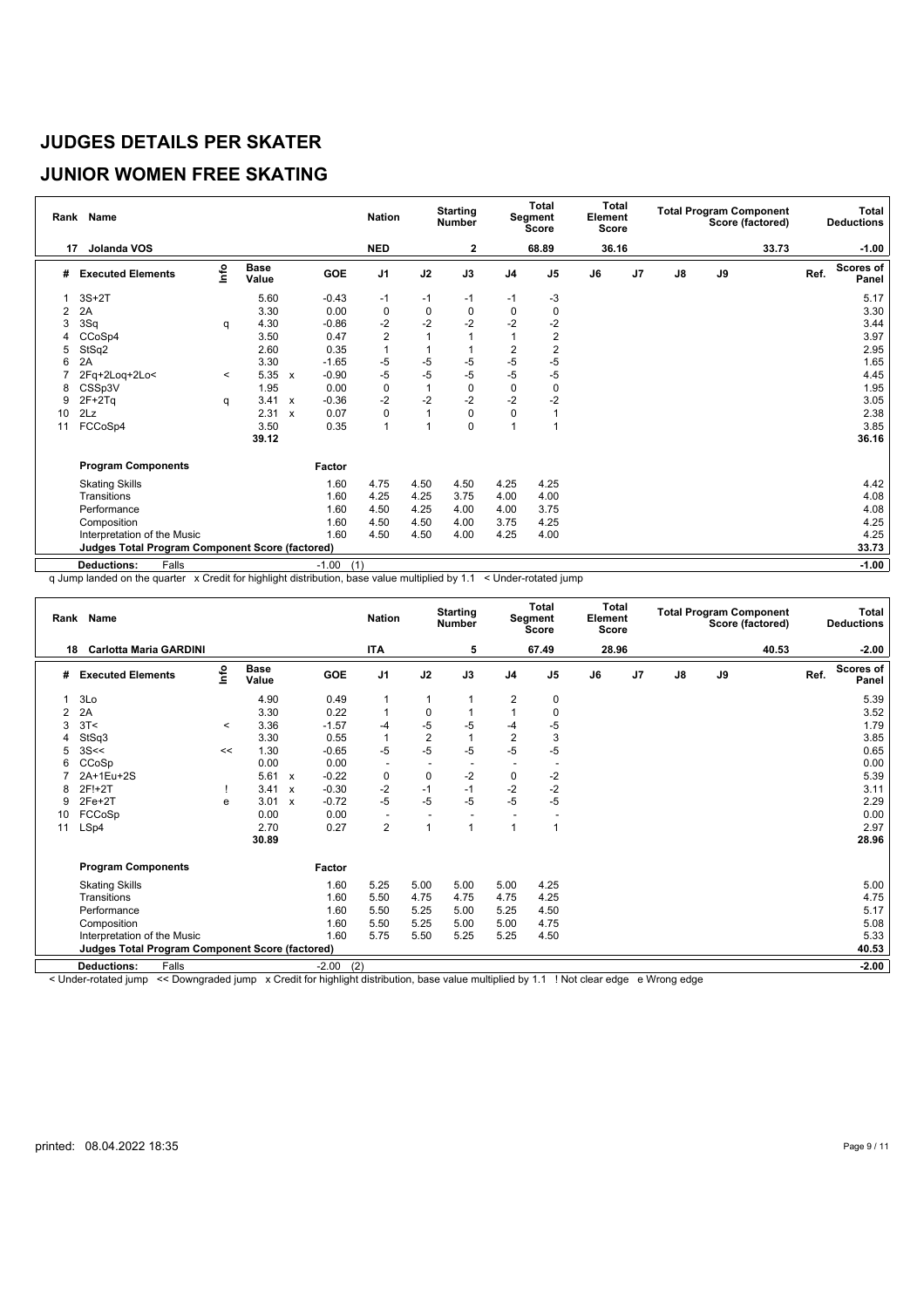### **JUNIOR WOMEN FREE SKATING**

|    | Rank Name                                              |      |                      |              |                | <b>Nation</b>  |             | <b>Starting</b><br><b>Number</b> |                | Total<br>Segment<br><b>Score</b> | <b>Total</b><br>Element<br><b>Score</b> |    |               |    | <b>Total Program Component</b><br>Score (factored) |      | <b>Total</b><br><b>Deductions</b> |
|----|--------------------------------------------------------|------|----------------------|--------------|----------------|----------------|-------------|----------------------------------|----------------|----------------------------------|-----------------------------------------|----|---------------|----|----------------------------------------------------|------|-----------------------------------|
| 19 | <b>Margherita FROVA</b>                                |      |                      |              |                | <b>ITA</b>     |             | 4                                |                | 66.86                            | 27.73                                   |    |               |    | 40.13                                              |      | $-1.00$                           |
| #  | <b>Executed Elements</b>                               | Info | <b>Base</b><br>Value |              | <b>GOE</b>     | J <sub>1</sub> | J2          | J3                               | J <sub>4</sub> | J <sub>5</sub>                   | J6                                      | J7 | $\mathsf{J}8$ | J9 |                                                    | Ref. | <b>Scores of</b><br>Panel         |
|    | 2A                                                     |      | 3.30                 |              | 0.33           | $\mathbf 1$    | 1           | 1                                | 2              |                                  |                                         |    |               |    |                                                    |      | 3.63                              |
| 2  | 2A+1Eu+2S                                              |      | 5.10                 |              | 0.00           | 0              | 0           | 0                                | $\mathbf{0}$   | 0                                |                                         |    |               |    |                                                    |      | 5.10                              |
| 3  | 3S<<                                                   | <<   | 1.30                 |              | $-0.65$        | -5             | $-5$        | $-5$                             | -5             | -5                               |                                         |    |               |    |                                                    |      | 0.65                              |
|    | $2F+2Lo$                                               |      | 3.50                 |              | $-0.60$        | $-3$           | $-3$        | $-4$                             | $-3$           | $-4$                             |                                         |    |               |    |                                                    |      | 2.90                              |
| 5  | 3S<<+REP                                               | <<   | 0.91                 |              | $-0.65$        | $-5$           | $-5$        | $-5$                             | $-5$           | $-5$                             |                                         |    |               |    |                                                    |      | 0.26                              |
| 6  | CCoSp3                                                 |      | 3.00                 |              | 0.20           | $\mathbf{1}$   | $\mathbf 0$ | 1                                | $\Omega$       |                                  |                                         |    |               |    |                                                    |      | 3.20                              |
| 7  | 2Lz                                                    |      | 2.31                 | $\mathbf{x}$ | $-0.07$        | $\mathbf 0$    | $-1$        | 0                                | 0              | $-1$                             |                                         |    |               |    |                                                    |      | 2.24                              |
| 8  | 2F                                                     |      | 1.98                 | $\mathbf{x}$ | 0.00           | $\Omega$       | $\Omega$    | 0                                | $\Omega$       | $\Omega$                         |                                         |    |               |    |                                                    |      | 1.98                              |
| 9  | StSq3                                                  |      | 3.30                 |              | 0.11           | 0              | 0           | 1                                | $-1$           | 2                                |                                         |    |               |    |                                                    |      | 3.41                              |
| 10 | LSp3                                                   |      | 2.40                 |              | 0.16           | $\overline{1}$ | 0           | 1                                | $-1$           |                                  |                                         |    |               |    |                                                    |      | 2.56                              |
| 11 | FSSp1                                                  |      | 2.00                 |              | $-0.20$        | $\mathbf 0$    | $-1$        | $-2$                             | $-3$           | $\mathbf 0$                      |                                         |    |               |    |                                                    |      | 1.80                              |
|    |                                                        |      | 29.10                |              |                |                |             |                                  |                |                                  |                                         |    |               |    |                                                    |      | 27.73                             |
|    | <b>Program Components</b>                              |      |                      |              | Factor         |                |             |                                  |                |                                  |                                         |    |               |    |                                                    |      |                                   |
|    | <b>Skating Skills</b>                                  |      |                      |              | 1.60           | 5.00           | 4.75        | 5.00                             | 4.00           | 4.50                             |                                         |    |               |    |                                                    |      | 4.75                              |
|    | Transitions                                            |      |                      |              | 1.60           | 4.75           | 5.25        | 4.75                             | 3.75           | 5.00                             |                                         |    |               |    |                                                    |      | 4.83                              |
|    | Performance                                            |      |                      |              | 1.60           | 5.00           | 4.75        | 5.00                             | 4.25           | 5.50                             |                                         |    |               |    |                                                    |      | 4.92                              |
|    | Composition                                            |      |                      |              | 1.60           | 5.25           | 5.50        | 5.25                             | 4.25           | 5.50                             |                                         |    |               |    |                                                    |      | 5.33                              |
|    | Interpretation of the Music                            |      |                      |              | 1.60           | 5.00           | 5.50        | 5.25                             | 4.50           | 5.75                             |                                         |    |               |    |                                                    |      | 5.25                              |
|    | <b>Judges Total Program Component Score (factored)</b> |      |                      |              |                |                |             |                                  |                |                                  |                                         |    |               |    |                                                    |      | 40.13                             |
|    | Falls<br><b>Deductions:</b>                            |      |                      |              | $-1.00$<br>(1) |                |             |                                  |                |                                  |                                         |    |               |    |                                                    |      | $-1.00$                           |
|    | Costume/Prop violation                                 |      |                      |              | (1 of 6)       |                |             |                                  |                |                                  |                                         |    |               |    |                                                    |      |                                   |

<< Downgraded jump REP Jump repetition x Credit for highlight distribution, base value multiplied by 1.1

|    | Rank Name                                              |                |                      |                           |         | <b>Nation</b>           |              | <b>Starting</b><br><b>Number</b> |                | <b>Total</b><br>Segment<br><b>Score</b> | Element | <b>Total</b><br><b>Score</b> |    |    | <b>Total Program Component</b><br>Score (factored) |      | Total<br><b>Deductions</b> |
|----|--------------------------------------------------------|----------------|----------------------|---------------------------|---------|-------------------------|--------------|----------------------------------|----------------|-----------------------------------------|---------|------------------------------|----|----|----------------------------------------------------|------|----------------------------|
| 20 | <b>Gian-Quen ISAACS</b>                                |                |                      |                           |         | <b>RSA</b>              |              | 8                                |                | 61.86                                   |         | 26.92                        |    |    | 36.94                                              |      | $-2.00$                    |
| #  | <b>Executed Elements</b>                               | ۴o             | <b>Base</b><br>Value |                           | GOE     | J <sub>1</sub>          | J2           | J3                               | J <sub>4</sub> | J <sub>5</sub>                          | J6      | J <sub>7</sub>               | J8 | J9 |                                                    | Ref. | <b>Scores of</b><br>Panel  |
|    | 3T+SEQ+2T*                                             | $\star$        | 3.36                 |                           | $-1.40$ | $-3$                    | $-5$         | -3                               | -4             | -3                                      |         |                              |    |    |                                                    |      | 1.96                       |
| 2  | 3Sq                                                    | q              | 4.30                 |                           | $-2.15$ | $-5$                    | $-5$         | $-5$                             | $-5$           | $-5$                                    |         |                              |    |    |                                                    |      | 2.15                       |
| 3  | 2A+1Eu+2S<<                                            | <<             | 4.20                 |                           | $-1.54$ | -4                      | $-5$         | $-5$                             | -4             | -5                                      |         |                              |    |    |                                                    |      | 2.66                       |
|    | LSp4                                                   |                | 2.70                 |                           | 0.36    | $\overline{\mathbf{c}}$ |              |                                  | 0              | 2                                       |         |                              |    |    |                                                    |      | 3.06                       |
|    | 3S+REP                                                 |                | 3.01                 |                           | 0.29    | $\overline{2}$          |              | $\Omega$                         | $\Omega$       |                                         |         |                              |    |    |                                                    |      | 3.30                       |
| 6  | 2Lz                                                    |                | 2.31                 | $\mathbf{x}$              | 0.00    | $\mathbf 0$             | 0            | 0                                | $\Omega$       |                                         |         |                              |    |    |                                                    |      | 2.31                       |
|    | $2Lz!+2T$                                              |                | 3.74                 | $\boldsymbol{\mathsf{x}}$ | $-0.14$ | $-1$                    | 0            | $-2$                             | $-1$           | 0                                       |         |                              |    |    |                                                    |      | 3.60                       |
| 8  | FCCoSp4                                                |                | 3.50                 |                           | 0.00    | $\overline{1}$          | $\Omega$     | $\Omega$                         | $-1$           | 0                                       |         |                              |    |    |                                                    |      | 3.50                       |
| 9  | StSq2                                                  |                | 2.60                 |                           | $-0.26$ | 0                       | $-1$         | $-1$                             | $-1$           | -2                                      |         |                              |    |    |                                                    |      | 2.34                       |
| 10 | 2F                                                     |                | 1.98 $x$             |                           | 0.06    | $\Omega$                | $\mathbf{1}$ | $\Omega$                         | $\Omega$       | 1                                       |         |                              |    |    |                                                    |      | 2.04                       |
| 11 | CCoSp                                                  |                | 0.00                 |                           | 0.00    |                         |              |                                  |                |                                         |         |                              |    |    |                                                    |      | 0.00                       |
|    |                                                        |                | 31.70                |                           |         |                         |              |                                  |                |                                         |         |                              |    |    |                                                    |      | 26.92                      |
|    | <b>Program Components</b>                              |                |                      |                           | Factor  |                         |              |                                  |                |                                         |         |                              |    |    |                                                    |      |                            |
|    | <b>Skating Skills</b>                                  |                |                      |                           | 1.60    | 5.25                    | 5.00         | 5.00                             | 5.25           | 5.50                                    |         |                              |    |    |                                                    |      | 5.17                       |
|    | Transitions                                            |                |                      |                           | 1.60    | 4.00                    | 4.00         | 4.25                             | 4.75           | 3.75                                    |         |                              |    |    |                                                    |      | 4.08                       |
|    | Performance                                            |                |                      |                           | 1.60    | 5.00                    | 4.50         | 4.50                             | 4.75           | 4.75                                    |         |                              |    |    |                                                    |      | 4.67                       |
|    | Composition                                            |                |                      |                           | 1.60    | 4.50                    | 4.25         | 4.50                             | 5.00           | 5.00                                    |         |                              |    |    |                                                    |      | 4.67                       |
|    | Interpretation of the Music                            |                |                      |                           | 1.60    | 4.75                    | 4.25         | 4.25                             | 5.25           | 4.50                                    |         |                              |    |    |                                                    |      | 4.50                       |
|    | <b>Judges Total Program Component Score (factored)</b> |                |                      |                           |         |                         |              |                                  |                |                                         |         |                              |    |    |                                                    |      | 36.94                      |
|    | <b>Deductions:</b>                                     | Time violation |                      |                           | $-1.00$ | Falls                   |              |                                  |                | $-1.00$                                 | (1)     |                              |    |    |                                                    |      | $-2.00$                    |

\* Invalid element q Jump landed on the quarter << Downgraded jump REP Jump repetition x Credit for highlight distribution, base value multiplied by 1.1 ! Not clear edge